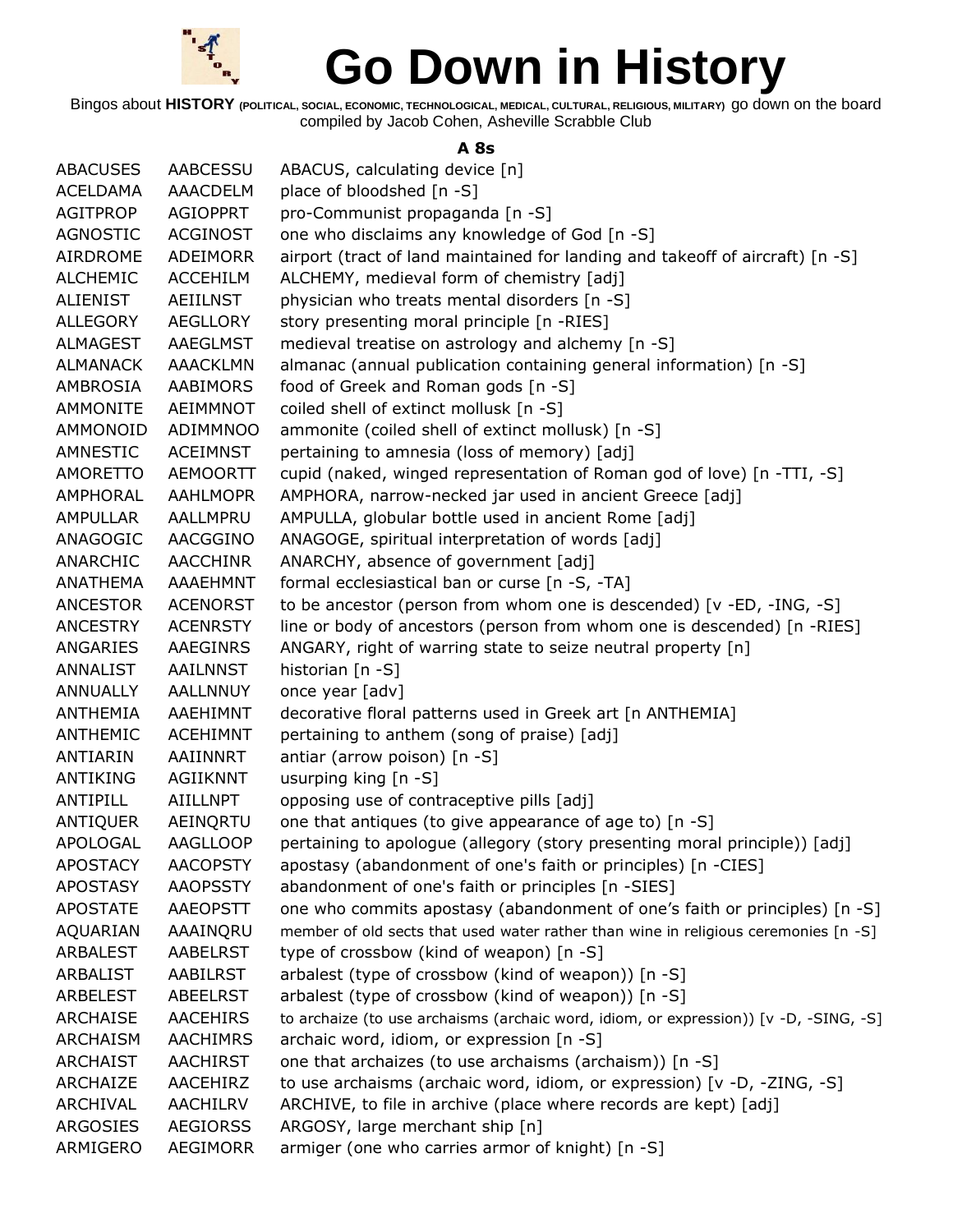

| ARMORIAL        | AAILMORR        | treatise on heraldry [n -S]                                                      |
|-----------------|-----------------|----------------------------------------------------------------------------------|
| ARMORING        | AGIMNORR        | ARMOR, to furnish with armor (defensive covering) [v]                            |
| ARMOURED        | ADEMORRU        | ARMOUR, to armor (to furnish with armor (defensive covering)) [v]                |
| ARMOURER        | AEMORRRU        | armorer (one that makes or repairs armor) [n -S]                                 |
| <b>ARQUEBUS</b> | ABEQRSUU        | early portable firearm [n -ES]                                                   |
| ARTIFACT        | <b>AACFIRTT</b> | object made by man [n -S]                                                        |
| <b>ASSASSIN</b> | <b>AAINSSSS</b> | murderer (one that murders (to kill unlawfully with premeditated malice)) [n -S] |
| <b>ASSIGNAT</b> | AAGINSST        | one of notes issued as currency by French revolutionary government [n -S]        |
| <b>ATABRINE</b> | AABEINRT        | drug to treat malaria [n -S]                                                     |
| <b>ATHELING</b> | <b>AEGHILNT</b> | Anglo-Saxon prince or nobleman [n -S]                                            |
| <b>ATHENEUM</b> | <b>AEEHMNTU</b> | literary institution [n -S]                                                      |
| <b>AUGURIES</b> | AEGIRSUU        | AUGURY, practice of auguring [n]                                                 |
| <b>AUGURING</b> | AGGINRUU        | AUGUR to foretell from omens [v]                                                 |
| <b>AUSPICES</b> | <b>ACEIPSSU</b> | AUSPEX, soothsayer of ancient Rome [n]                                           |
| <b>AUTARCHY</b> | <b>AACHRTUY</b> | absolute rule [n -HIES]                                                          |
| AUTARKIC        | AACIKRTU        | AUTARKY, national economic self-sufficiency [adj]                                |
| <b>AVELLANE</b> | AAEELLNV        | avellan (having four arms shaped like filberts -- used of heraldic cross) [adj]  |
| AVENTAIL        | AAEILNTV        | ventail (adjustable front of medieval helmet) [n -S]                             |
| <b>AVIATRIX</b> | <b>AAIIRTVX</b> | female aviator (one that aviates (to fly aircraft)) [n -ICES or -ES]             |
|                 |                 | <b>B</b> 8s                                                                      |
| <b>BAASKAAP</b> | <b>AAAABKPS</b> | baaskap (policy of domination by white people in South Africa) [n -S]            |
| <b>BAIDARKA</b> | AAABDIKR        | bidarka (Inuit canoe) [n -S]                                                     |
| <b>BANISHER</b> | ABEHINRS        | one that banishes (to expel (to force out)) [n -S]                               |
| <b>BAPTIZER</b> | ABEIPRTZ        | baptist (one who baptizes) [n -S]                                                |
| <b>BARESARK</b> | <b>AABEKRRS</b> | ancient warrior [n -S]                                                           |
| <b>BARGHEST</b> | ABEGHRST        | goblin (evil or mischievous creature) [n -S]                                     |
| <b>BARGUEST</b> | ABEGRSTU        | barghest (goblin (evil or mischievous creature)) [n -S]                          |
| <b>BAROUCHE</b> | ABCEHORU        | type of carriage (wheeled, horse-drawn vehicle) [n -S]                           |
| <b>BARRATER</b> | AABERRRT        | barrator (one who commits barratry) [n -S]                                       |
| <b>BARRATOR</b> | <b>AABORRRT</b> | one who commits barratry [n -S]                                                  |
| <b>BARRATRY</b> | <b>AABRRRTY</b> | fraud committed by master or crew of ship [n -RIES]                              |
| <b>BARRETOR</b> | <b>ABEORRRT</b> | barrator (one who commits barratry) [n -S]                                       |
| <b>BARRETRY</b> | <b>ABERRRTY</b> | barratry (fraud committed by master or crew of ship) [n -RIES]                   |
| <b>BARTISAN</b> | <b>AABINRST</b> | bartizan (small turret (small tower)) [n -S]                                     |
| <b>BARTIZAN</b> | AABINRTZ        | small turret (small tower) [n -S]                                                |
| <b>BASCINET</b> | <b>ABCEINST</b> | basinet (medieval helmet) [n -S]                                                 |
| <b>BASILICA</b> | AABCIILS        | ancient Roman building [n -S or -E]                                              |
| <b>BASILISK</b> | <b>ABIIKLSS</b> | fabled serpent [n -S]                                                            |
| <b>BASTILLE</b> | ABEILLST        | prison [n -S]                                                                    |
| <b>BATTALIA</b> | AAABILTT        | military unit [n -S]                                                             |
| <b>BEKNIGHT</b> | <b>BEGHIKNT</b> | to raise to knighthood [v -ED, -ING, -S]                                         |
| <b>BELADIED</b> | ABDDEEIL        | BELADY, to apply title of lady to $[v]$                                          |
| <b>BELADIES</b> | ABDEEILS        | BELADY, to apply title of lady to $[v]$                                          |
| <b>BEQUEATH</b> | ABEEHQTU        | to grant by testament [v -ED, -ING, -S]                                          |
| <b>BERDACHE</b> | <b>ABCDEEHR</b> | Native American male transvestite [n -S]                                         |
| <b>BERIBERI</b> | <b>BBEEIIRR</b> | thiamine deficiency disease [n -S]                                               |
| <b>BESLAVED</b> | <b>ABDEELSV</b> | filled with slaves [adj]                                                         |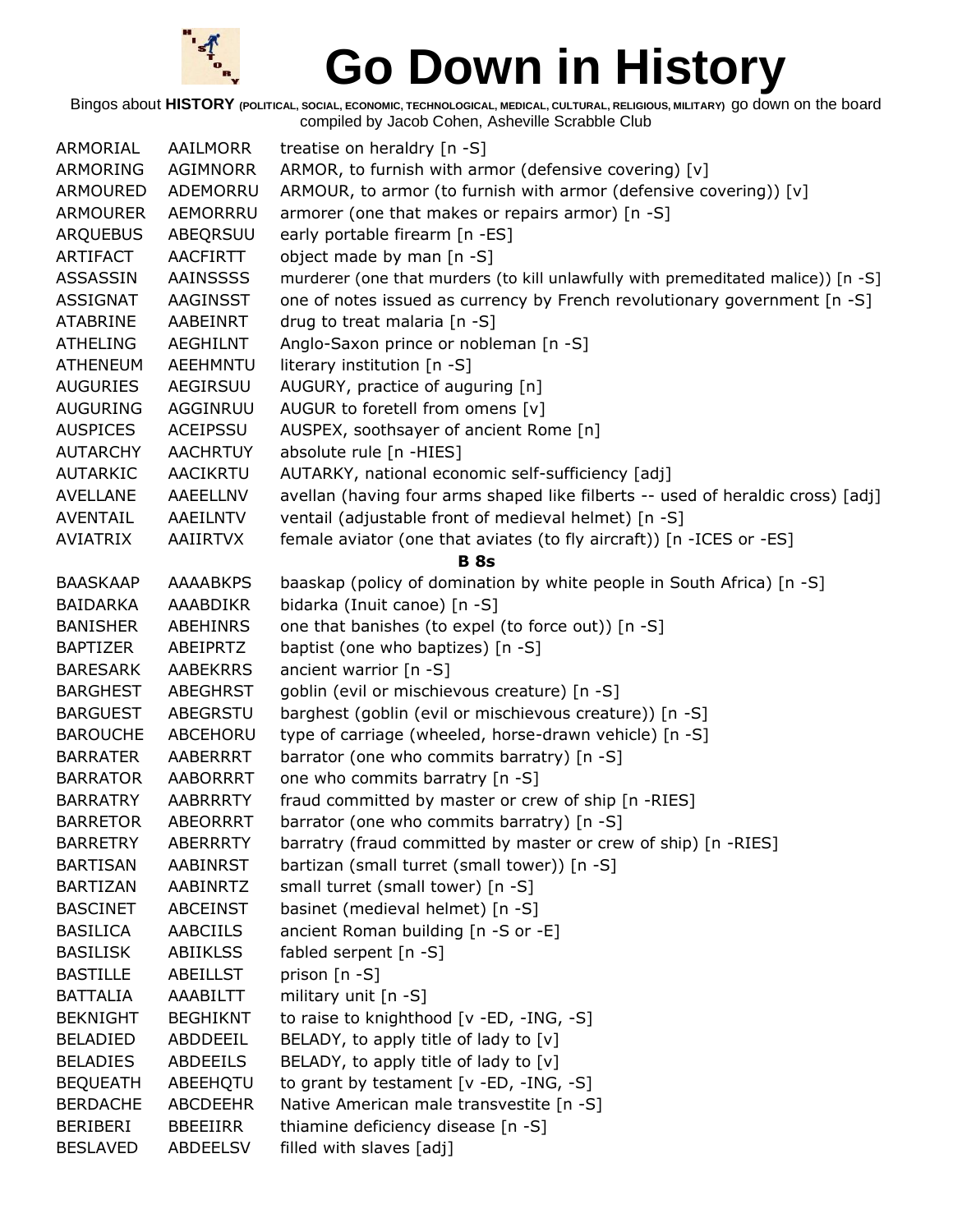

| <b>BESPRENT</b> | <b>BEENPRST</b> | sprinkled over [adj]                                                    |
|-----------------|-----------------|-------------------------------------------------------------------------|
| <b>BEUNCLED</b> | <b>BCDEELNU</b> | having many uncles [adj]                                                |
| BIBLICAL        | ABBCIILL        | BIBLE, authoritative publication [adj]                                  |
| <b>BIDARKEE</b> | ABDEEIKR        | bidarka (Inuit canoe) [n -S]                                            |
| <b>BLITZING</b> | <b>BGIILNTZ</b> | BLITZ, to subject to sudden attack [v]                                  |
| <b>BOBBYSOX</b> | <b>BBBKOOSY</b> | girls' socks that reach above ankle [n]                                 |
| <b>BOGEYMAN</b> | ABEGMNOY        | terrifying creature [n -MEN]                                            |
| <b>BOMBARDE</b> | ABBDEMOR        | medieval shawm (woodwind) [n -S]                                        |
| <b>BOOGYMAN</b> | <b>ABGMNOOY</b> | bogeyman (terrifying creature) [n -MEN]                                 |
| <b>BOTONNEE</b> | <b>BEENNOOT</b> | botonee (having arms ending in trefoil -- used of heraldic cross) [adj] |
| <b>BOTTOMRY</b> | <b>BMOORTTY</b> | maritime contract [n -RIES]                                             |
| <b>BOURREES</b> | <b>BEEORRSU</b> | BOURREE, old French dance [n]                                           |
| <b>BOWELING</b> | <b>BEGILNOW</b> | BOWEL, to disbowel (to remove intestines of) [v]                        |
| <b>BOWELLED</b> | <b>BDEELLOW</b> | BOWEL, to disbowel (to remove intestines of) [v]                        |
| <b>BOWERIES</b> | <b>BEEIORSW</b> | BOWERY, colonial Dutch farm [n]                                         |
| <b>BOWSPRIT</b> | <b>BIOPRSTW</b> | ship's spar [n -S]                                                      |
| <b>BOYARISM</b> | ABIMORSY        | rule of boyars [n -S]                                                   |
| <b>BOYCHICK</b> | <b>BCCHIKOY</b> | boychik (young man) [n -S]                                              |
| BRITZSKA        | ABIKRSTZ        | britska (open carriage) [n -S]                                          |
| <b>BROADAXE</b> | AABDEORX        | broadax (broad-edged ax) [n -S]                                         |
| <b>BROUGHAM</b> | ABGHMORU        | type of carriage (wheeled, horse-drawn vehicle) [n -S]                  |
| <b>BUGHOUSE</b> | <b>BEGHOSUU</b> | insane asylum [n -S]                                                    |
| <b>BULLWHIP</b> | <b>BHILLPUW</b> | to strike with long whip [v -PPED, -PPING, -S]                          |
| <b>BURGRAVE</b> | ABEGRRUV        | German nobleman [n -S]                                                  |
|                 |                 | C <sub>8s</sub>                                                         |
| CABALISM        | <b>AABCILMS</b> | adherence to cabala (occult or secret doctrine) [n -S]                  |
| CABALIST        | AABCILST        | one who practices cabalism [n -S]                                       |
| <b>CABALLED</b> | AABCDELL        | CABAL, to conspire [v]                                                  |
| CABBALAH        | AAABBCHL        | cabala (occult or secret doctrine) [n -S]                               |
| <b>CABOCHED</b> | ABCCDEHO        | full-faced -- used of animal's head in heraldry [adj]                   |
| <b>CABOSHED</b> | <b>ABCDEHOS</b> | caboched (full-faced -- used of animal's head in heraldry) [adj]        |
| <b>CADASTRE</b> | <b>AACDERST</b> | cadaster (public record of land ownership) [n -S]                       |
| <b>CADASTRE</b> | <b>AACDERST</b> | cadaster (public record of land ownership) [n -S]                       |
| <b>CADUCEAN</b> | AACCDENU        | CADUCEUS, heraldic wand or staff [adj]                                  |
| <b>CADUCEUS</b> | <b>ACCDESUU</b> | heraldic wand or staff [n -EI]                                          |
| <b>CALASHES</b> | <b>AACEHLSS</b> | CALASH, light carriage [n]                                              |
| CAMAILED        | AACDEILM        | CAMAIL, piece of armor for neck [adj]                                   |
| <b>CAMBOOSE</b> | <b>ABCEMOOS</b> | large cabin at logging camp [n -S]                                      |
| CAMISADE        | <b>AACDEIMS</b> | camisado (attack made at night) [n -S]                                  |
| CAMISADO        | <b>AACDIMOS</b> | attack made at night [n -S or -S]                                       |
| <b>CAMISOLE</b> | <b>ACEILMOS</b> | brief negligee [n -S]                                                   |
| CANNIBAL        | <b>AABCILNN</b> | one who eats his own kind [n -S]                                        |
| CANNONED        | <b>ACDENNNO</b> | CANNON, to fire cannon (heavy firearm) [v]                              |
| <b>CANNONRY</b> | <b>ACNNNORY</b> | artillery (large caliber weapons) [n -RIES]                             |
| CANTRAIP        | <b>AACINPRT</b> | cantrip (magic spell) [n -S]                                            |
| <b>CAPMAKER</b> | <b>AACEKMPR</b> | one that makes caps [n -S]                                              |
| <b>CAPONIER</b> | <b>ACEINOPR</b> | type of defense [n -S]                                                  |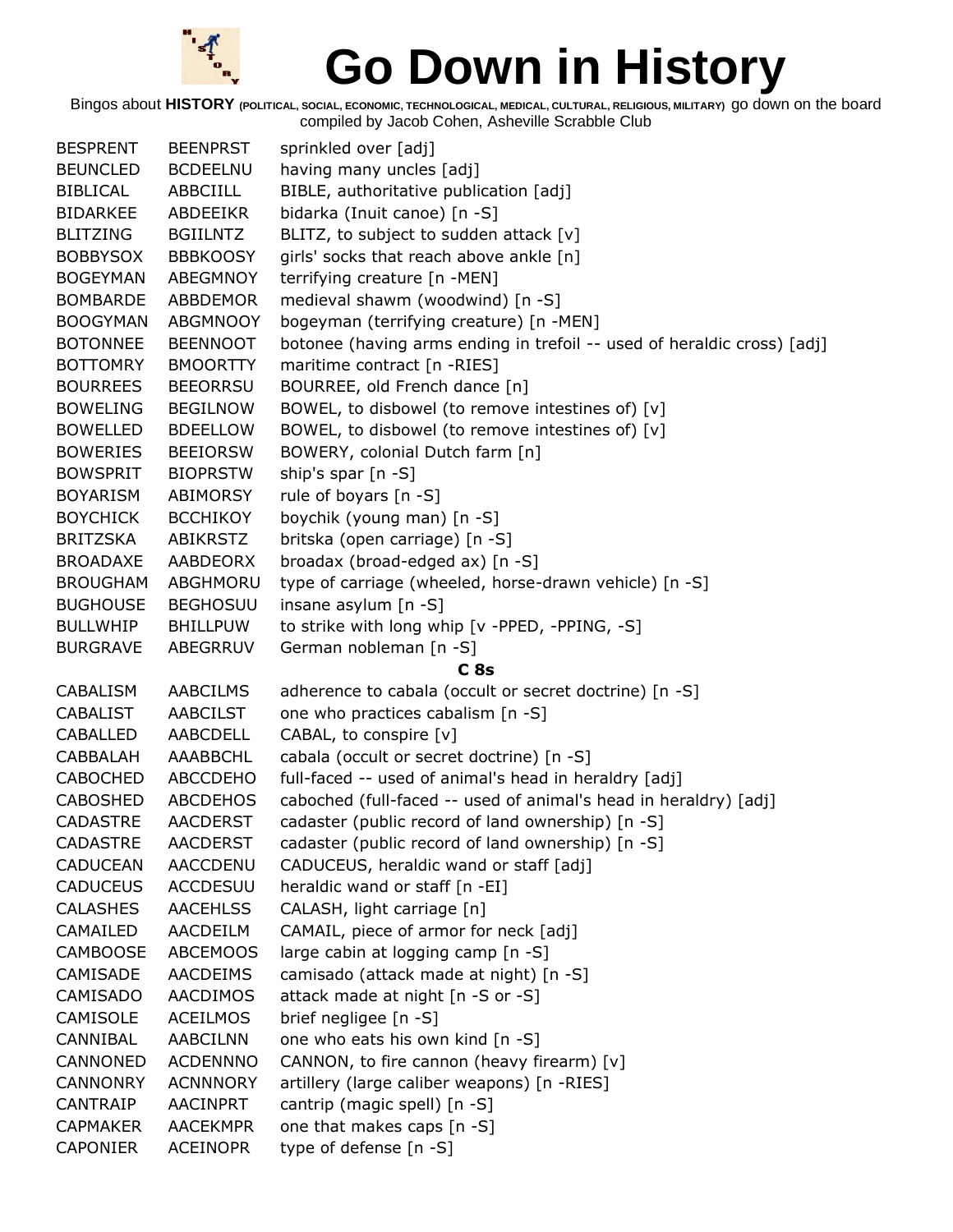

| CARABINE        | AABCEINR        | carbine (light rifle) $[n - S]$                                                          |
|-----------------|-----------------|------------------------------------------------------------------------------------------|
| CARRIAGE        | AACEGIRR        | wheeled, horse-drawn vehicle [n -S]                                                      |
| CARRIOLE        | <b>ACEILORR</b> | cariole (small, open carriage) [n -S]                                                    |
| <b>CARRITCH</b> | <b>ACCHIRRT</b> | religious handbook [n -ES]                                                               |
| CARRYALL        | <b>AACLLRRY</b> | light covered carriage [n -S]                                                            |
| CARYATID        | <b>AACDIRTY</b> | sculptured female figure used as column [n -S or -IDES]                                  |
| <b>CASEBOOK</b> | <b>ABCEKOOS</b> | law textbook [n -S]                                                                      |
| <b>CASTEISM</b> | <b>ACEIMSST</b> | use of caste system [n -S]                                                               |
| <b>CASTRATO</b> | <b>AACORSTT</b> | singer castrated in boyhood [n -S or -TI]                                                |
| <b>CATAMITE</b> | AACEIMTT        | boy used for sodomy [n -S]                                                               |
| <b>CATAPULT</b> | <b>AACLPTTU</b> | to hurl through air [v -ED, -ING, -S]                                                    |
| <b>CATHOUSE</b> | <b>ACEHOSTU</b> | brothel (house of prostitution) [n -S]                                                   |
| CAUDILLO        | ACDILLOU        | military dictator [n -S]                                                                 |
| CAVALERO        | AACELORV        | horseman (one who rides horse) [n -S]                                                    |
| <b>CEORLISH</b> | <b>CEHILORS</b> | CEORL, freeman of low birth [adj]                                                        |
| <b>CESSPOOL</b> | <b>CELOOPSS</b> | covered well or pit for sewage [n -S]                                                    |
| <b>CESTUSES</b> | <b>CEESSSTU</b> | CESTUS, hand covering for Roman boxers [n]                                               |
| <b>CHACONNE</b> | <b>ACCEHNNO</b> | ancient dance [n -S]                                                                     |
| <b>CHAMFRON</b> | <b>ACFHMNOR</b> | armor for horse's head [n -S]                                                            |
| <b>CHANFRON</b> | <b>ACFHNNOR</b> | chamfron (armor for horse's head) [n -S]                                                 |
| <b>CHAPBOOK</b> | <b>ABCHKOOP</b> | small book of popular tales [n -S]                                                       |
| <b>CHAPITER</b> | <b>ACEHIPRT</b> | capital of column [n -S]                                                                 |
| <b>CHASSEUR</b> | <b>ACEHRSSU</b> | cavalry soldier [n -S]                                                                   |
| <b>CHAUSSES</b> | <b>ACEHSSSU</b> | medieval armor [n CHAUSSES]                                                              |
| <b>CHECHAKO</b> | <b>ACCEHHKO</b> | newcomer (one that has recently arrived) [n -S]                                          |
| <b>CHERUBIC</b> | <b>BCCEHIRU</b> | CHERUB, angel [adj]                                                                      |
| <b>CHERUBIM</b> | <b>BCEHIMRU</b> | CHERUB, angel [n]                                                                        |
| <b>CHIEFDOM</b> | <b>CDEFHIMO</b> | domain of chief [n -S]                                                                   |
| <b>CHIVALRY</b> | <b>ACHILRVY</b> | knightly behavior and skill [n -RIES]                                                    |
| <b>CHURINGA</b> | ACGHINRU        | sacred object of Australian Aboriginals [n -S]                                           |
| <b>CLARENCE</b> | <b>ACCEELNR</b> | closed carriage [n -S]                                                                   |
| <b>COCOONED</b> | <b>CCDENOOO</b> | COCOON, to wrap or envelop tightly [v]                                                   |
| <b>COCOONER</b> | <b>CCENOOOR</b> | one who retreats to private world of family [n -S]                                       |
| COLONIAL        | <b>ACILLNOO</b> | citizen of colony [n -S]                                                                 |
| <b>COLONIES</b> | <b>CEILNOOS</b> | COLONY, group of emigrants living in new land [n]                                        |
| COLONISE        | <b>CEILNOOS</b> | to colonize (establish colony (group of emigrants living in new land)) [v -D, -SING, -S] |
| <b>COLONIST</b> | <b>CILNOOST</b> | one who settles colony [n -S]                                                            |
| COLONIZE        | CEILNOOZ        | establish colony (group of emigrants living ibn new land) [v -D, -ZING, -S]              |
| <b>COLOSSUS</b> | <b>CLOOSSSU</b> | gigantic statue [n -SSI, -ES]                                                            |
| COMITIAL        | <b>ACIILMOT</b> | COMITIA, public assembly in ancient Rome [adj]                                           |
| <b>COMMANDO</b> | <b>ACDMMNOO</b> | military unit [n -S or -ES]                                                              |
| <b>CONJURER</b> | <b>CEJNORRU</b> | sorcerer (one who practices sorcery (alleged use of supernatural powers)) [n -S]         |
| <b>CONJUROR</b> | <b>CJNOORRU</b> | conjurer (sorcerer (one who practices sorcery)) [n -S]                                   |
| CONODONT        | <b>CDNNOOOT</b> | fossil (remains of animal or plant preserved in earth's crust) [n -S]                    |
| <b>CONQUEST</b> | <b>CENOQSTU</b> | act of conquering (to overcome by force) [n -S]                                          |
| <b>CONTESSA</b> | <b>ACENOSST</b> | Italian countess [n -S]                                                                  |
| <b>CONVERSO</b> | <b>CENOORSV</b> | Jew who converted to Christianity [n -S]                                                 |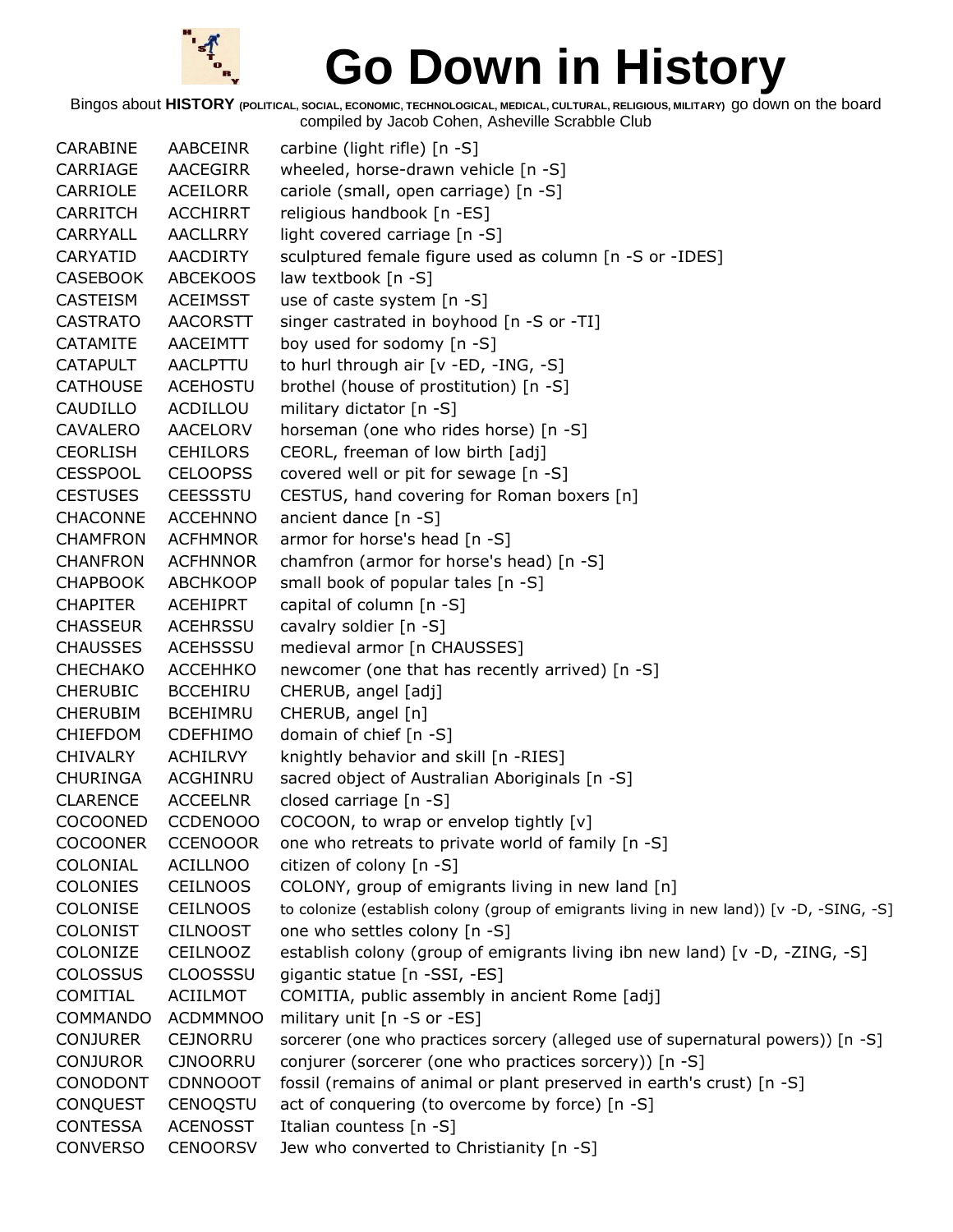

| <b>COPYBOOK</b> | <b>BCKOOOPY</b> | book used in teaching penmanship [n -S]                                   |
|-----------------|-----------------|---------------------------------------------------------------------------|
| <b>CORDELLE</b> | CDEELLOR        | to tow boat with cordelle (towrope) [v -D, -LLING, -S]                    |
| <b>CORODIES</b> | <b>CDEIOORS</b> | CORODY, allowance of food or clothes [n]                                  |
| <b>CORVETTE</b> | <b>CEEORTTV</b> | small, swift warship [n -S]                                               |
| <b>COTHURNI</b> | <b>CHINORTU</b> | cothurns (buskin worn by ancient Roman actors) [n COTHURNI]               |
| COTQUEAN        | ACENOQTU        | vulgar woman [n -S]                                                       |
| <b>COULDEST</b> | <b>CDELOSTU</b> | can $[v]$                                                                 |
| <b>COUNTIES</b> | CEINOSTU        | COUNTY, administrative division of state [n]                              |
| <b>COURANTE</b> | <b>ACENORTU</b> | old, lively dance [n -S]                                                  |
| <b>COURANTO</b> | <b>ACNOORTU</b> | courante (old, lively dance) [n -ES, -S]                                  |
| <b>CROMLECH</b> | <b>CCEHLMOR</b> | dolmen (prehistoric monument) [n -S]                                      |
| <b>CROWNING</b> | CGINNORW        | CROWN, to supply with crown (royal headpiece) [v]                         |
| <b>CRUCIFER</b> | <b>CCEFIRRU</b> | one who carries cross [n -S]                                              |
| <b>CRUSADER</b> | <b>ACDERRSU</b> | one that crusades (to engage in holy war) [n -S]                          |
| CRUZEIRO        | CEIORRUZ        | former monetary unit of Brazil [n -S]                                     |
| <b>CUBICULA</b> | ABCCILUU        | burial chambers [n]                                                       |
| <b>CULVERIN</b> | <b>CEILNRUV</b> | medieval musket [n -S]                                                    |
| <b>CUNIFORM</b> | CFIMNORU        | wedge-shaped writing characters [n -S]                                    |
| <b>CUPELLER</b> | <b>CEELLPRU</b> | one that cupels (to refine gold or silver in cuplike vessel) [n -S]       |
| <b>CURARIZE</b> | ACEIRRUZ        | to poison with curare [v -D, -ZING, -S]                                   |
| <b>CURRICLE</b> | <b>CCEILRRU</b> | light carriage [n -S]                                                     |
|                 |                 | <b>D</b> 8s                                                               |
| <b>DAEMONES</b> | <b>ADEEMNOS</b> | DAEMON, demon (evil spirit) [n]                                           |
| <b>DAEMONIC</b> | ACDEIMNO        | DAEMON, demon (evil spirit) [adj]                                         |
| <b>DAIMONES</b> | <b>ADEIMNOS</b> | DAIMON, attendant spirit [n]                                              |
| DAIMONIC        | ACDIIMNO        | DAIMON, attendant spirit [adj]                                            |
| <b>DANEGELD</b> | <b>ADDEEGLN</b> | annual tax in medieval England [n -S]                                     |
| <b>DANEGELT</b> | <b>ADEEGLNT</b> | danegeld (annual tax in medieval England) [n -S]                          |
| <b>DAUPHINE</b> | ADEHINPU        | wife of dauphin (eldest son of French king) [n -S]                        |
| <b>DEBOUCHE</b> | <b>BCDEEHOU</b> | opening for passage of troops [n -S]                                      |
| <b>DECEMVIR</b> | <b>CDEEIMRV</b> | one of body of ten Roman magistrates [n -S or -I]                         |
| <b>DECENARY</b> | <b>ACDEENRY</b> | tithing, act of levying tithes [n -RIES]                                  |
| <b>DECENNIA</b> | <b>ACDEEINN</b> | decades (period of ten years) [n]                                         |
| <b>DECURIES</b> | CDEEIRSU        | DECURY, group of ten soldiers in ancient Rome [n]                         |
| <b>DECURION</b> | CDEINORU        | commander of decury [n -S]                                                |
| <b>DEMAGOGY</b> | <b>ADEGGMOY</b> | rule of demagog (leader who appeals to emotions and prejudices) [n -GIES] |
| <b>DEMIURGE</b> | DEEGIMRU        | magistrate of ancient Greece [n -S]                                       |
| <b>DEMOBBED</b> | <b>BBDDEEMO</b> | DEMOB, to discharge from military service [v]                             |
| <b>DEMONESS</b> | <b>DEEMNOSS</b> | female demon (evil spirit) [n -ES]                                        |
| <b>DEMONIAC</b> | ACDEIMNO        | one regarded as possessed by demon [n -S]                                 |
| <b>DEMONIAN</b> | ADEIMNNO        | demonic (characteristic of demon) [adj]                                   |
| <b>DEMOTICS</b> | <b>CDEIMOST</b> | study of people in society [n]                                            |
| <b>DEMOTIST</b> | <b>DEIMOSTT</b> | student of demotic writings [n -S]                                        |
| <b>DENARIUS</b> | ADENIRSU        | coin of ancient Rome [n -II]                                              |
| <b>DENAZIFY</b> | ADEFINYZ        | to rid of Nazism [v -FIED, -ING, -FIES]                                   |
| <b>DESPOTIC</b> | <b>CDEIOPST</b> | DESPOT, tyrant (absolute ruler) [adj]                                     |
| <b>DETHATCH</b> | <b>ACDEHHTT</b> | to remove thatch from [v -ED, -ING, -S]                                   |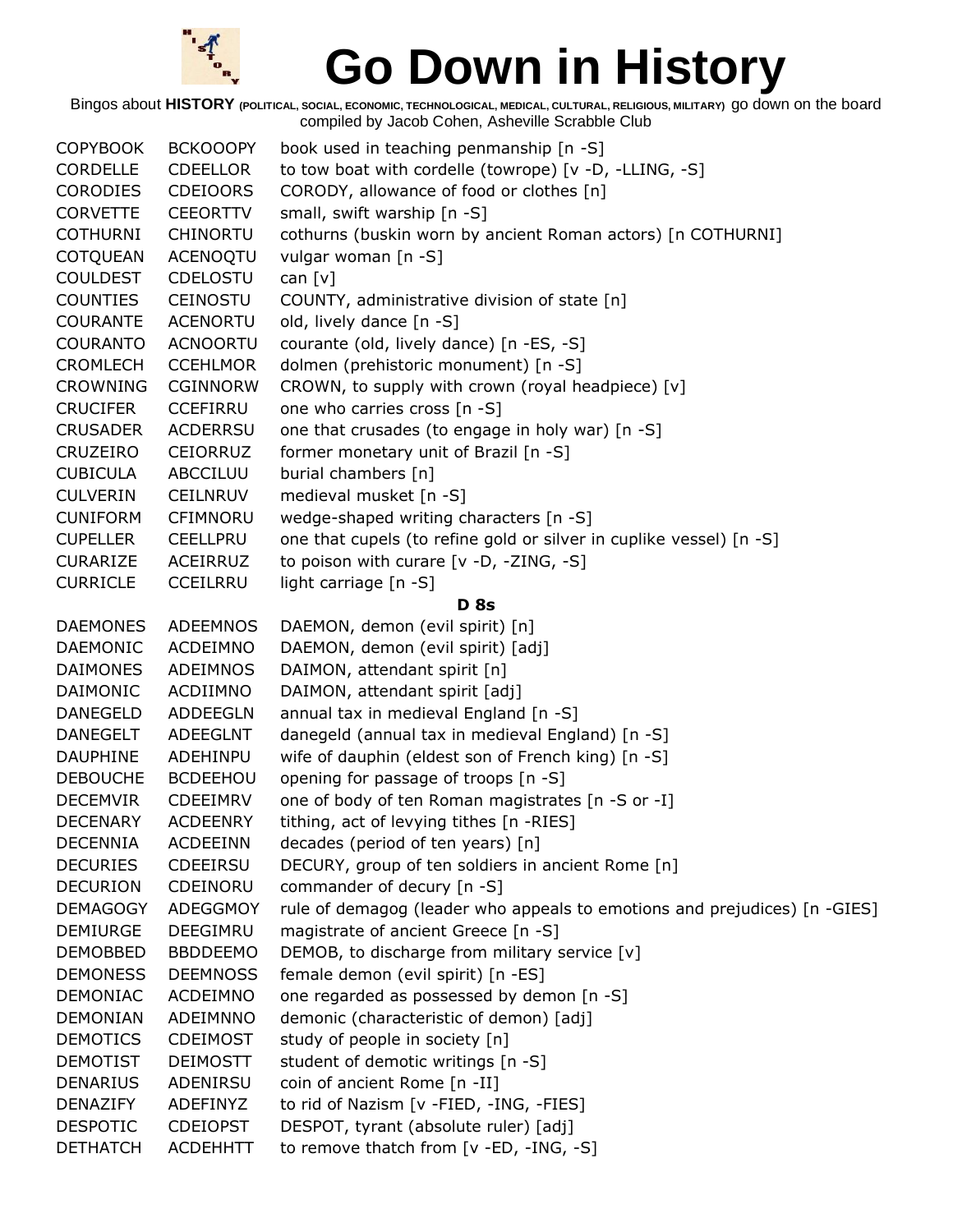

| <b>DETHRONE</b> | <b>DEEHNORT</b> | to remove from throne [v -D, -NING, -S]                                          |
|-----------------|-----------------|----------------------------------------------------------------------------------|
| <b>DEVONIAN</b> | ADEINNOV        | of or pertaining to certain geologic time period [adj]                           |
| <b>DIABLERY</b> | ABDEILRY        | sorcery (alleged use of supernatural powers) [n -RIES]                           |
| <b>DIABOLIC</b> | ABCDIILO        | devilish (fiendish (extremely wicked or cruel)) [adj]                            |
| <b>DIARCHAL</b> | <b>AACDHILR</b> | DIARCHY, government with two rulers [adj]                                        |
| <b>DIARCHIC</b> | <b>ACCDHIIR</b> | DIARCHY, government with two rulers [adj]                                        |
| <b>DIBBUKIM</b> | BBDIIKMU        | DIBBUK, dybbuk (wandering soul in Jewish folklore) [n]                           |
| <b>DICASTIC</b> | <b>ACCDIIST</b> | DICAST, judge of ancient Athens [adj]                                            |
| <b>DINOSAUR</b> | ADINORSU        | one of group of extinct reptiles [n -S]                                          |
| <b>DIOBOLON</b> | <b>BDILNOOO</b> | diobol (coin of ancient Greece) [n -S]                                           |
| <b>DIPLOMAT</b> | ADILMOPT        | governmental official [n -S]                                                     |
| <b>DISBOWEL</b> | <b>BDEILOSW</b> | to remove intestines from [v -ED, -LLED, -ING, -LLING, -S]                       |
| <b>DISCROWN</b> | <b>CDINORSW</b> | to deprive of crown [v -ED, -ING, -S]                                            |
| <b>DISLOYAL</b> | ADILLOSY        | not loyal (faithful to one's allegiance) [adj]                                   |
| <b>DIVEBOMB</b> | <b>BBDEIMOV</b> | to drop bombs on target from diving airplane [v -ED, -ING, -S]                   |
| <b>DOBLONES</b> | <b>BDELNOOS</b> | DOBLON, former gold coin of Spain and Spanish America [n]                        |
| <b>DOGESHIP</b> | <b>DEGHIOPS</b> | office of doge (chief magistrate in former republics of Venice and Genoa) [n -S] |
| <b>DOLMENIC</b> | CDEILMNO        | DOLMEN, prehistoric monument [adj]                                               |
| <b>DOMESDAY</b> | <b>ADDEMOSY</b> | doomsday (judgment day) [n -S]                                                   |
| <b>DOOMSDAY</b> | <b>ADDMOOSY</b> | judgment day [n -S]                                                              |
| <b>DOUBLOON</b> | <b>BDLNOOOU</b> | former Spanish gold coin [n -S]                                                  |
| <b>DOUGHBOY</b> | <b>BDGHOOUY</b> | infantryman [n -S]                                                               |
| <b>DOUZEPER</b> | <b>DEEOPRUZ</b> | one of twelve legendary knights [n -S]                                           |
| <b>DRABBING</b> | ABBDGINR        | DRAB, to consort with prostitutes [v]                                            |
| <b>DRACONIC</b> | <b>ACCDINOR</b> | pertaining to dragon (mythical monster resembling serpent) [adj]                 |
| <b>DROSKIES</b> | <b>DEIKORSS</b> | DROSKY, droshky (open carriage) [n]                                              |
| <b>DRUIDESS</b> | <b>DDEIRSSU</b> | female druid (one of ancient Celtic order of priests) [n -ES]                    |
| <b>DRUIDISM</b> | <b>DDIIMRSU</b> | religious system of druids [n -S]                                                |
| <b>DUECENTO</b> | CDEENOTU        | thirteenth century [n -S]                                                        |
| <b>DYBBUKIM</b> | <b>BBDIKMUY</b> | DYBBUK, wandering soul in Jewish folklore [n]                                    |
| <b>DYNASTIC</b> | <b>ACDINSTY</b> | DYNASTY (succession of rulers from same line of descent) [adj]                   |
|                 |                 | E <sub>8s</sub>                                                                  |
| <b>ECCLESIA</b> | <b>ACCEEILS</b> | assembly in ancient Greece [n -E]                                                |
| <b>ELFISHLY</b> | <b>EFHILLSY</b> | ELFISH, resembling elf (small, often mischievous fairy) [adv]                    |
| <b>ENSLAVER</b> | <b>AEELNRSV</b> | one that enslaves (to make slave of) [n -S]                                      |
| <b>ENTAILER</b> | AEEILNRT        | one that entails (to restrict inheritance of to specified line of heirs) [n -S]  |
| <b>ENTHRONE</b> | <b>EEHNNORT</b> | to place on throne [v -D, -NING, -S]                                             |
| <b>EOLITHIC</b> | <b>CEHIILOT</b> | EOLITH, a prehistoric stone tool [adj]                                           |
| <b>EPHORATE</b> | <b>AEEHOPRT</b> | office of ephor (magistrate of ancient Greece) [n -S]                            |
| <b>EPOPOEIA</b> | <b>AEEIOOPP</b> | epopee (epic poem) [n -S]                                                        |
| <b>EQUIPAGE</b> | AEEGIPQU        | carriage (wheeled, horse-drawn vehicle) [n -S]                                   |
| <b>EUDAEMON</b> | ADEEMNOU        | eudemon (good spirit) [n -S]                                                     |
| <b>EUDAIMON</b> | ADEIMNOU        | eudemon (good spirit) [n -S]                                                     |
| <b>EUGENICS</b> | CEEGINSU        | science of hereditary improvement [n]                                            |
| <b>EUGENIST</b> | <b>EEGINSTU</b> | student of eugenics [n -S]                                                       |
| <b>EULOGIES</b> | <b>EEGILOSU</b> | EULOGY, formal expression of high praise [n]                                     |
| <b>EULOGISE</b> | <b>EEGILOSU</b> | eulogize (to praise highly) [v -D, -SING, -S]                                    |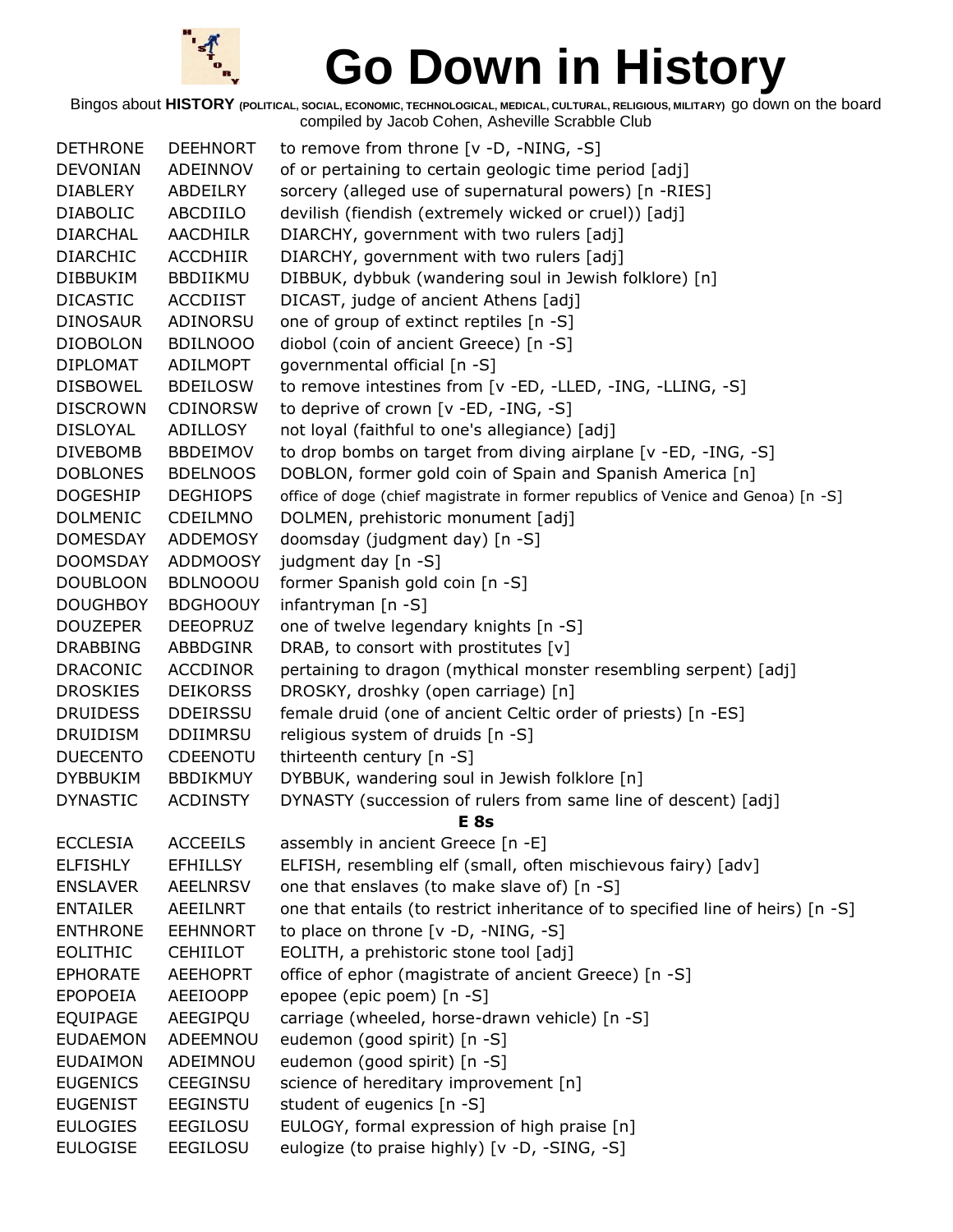

| eulogy (formal expression of high praise) [n -S or -IA]<br><b>EULOGIUM</b><br>EGILMOUU<br><b>EULOGIZE</b><br>EEGILOUZ<br>to praise highly [v -D, -ZING, -S]<br>aristocrat of ancient Athens [n -AE, -S]<br><b>EUPATRID</b><br>ADEIPRTU<br><b>EXARCHAL</b><br><b>AACEHLRX</b><br>EXARCH, ruler of province in Byzantine Empire [adj]<br>statement formerly used at close of book [n -S]<br><b>EXPLICIT</b><br><b>CEIILPTX</b><br>one that explores (to travel through for purpose of discovery) [n -S]<br><b>EXPLORER</b><br><b>EELOPRRX</b><br>F <sub>8s</sub><br><b>AFGHINRT</b><br><b>FARTHING</b><br>former British coin [n -S]<br><b>FAUNLIKE</b><br>FAUN, woodland deity of Roman mythology [adj]<br>AEFIKLNU<br><b>FEDERACY</b><br><b>ACDEEFRY</b><br>alliance (association formed to further common interests of its members) [n -CIES]<br>to unite in alliance $[v -D, -TING, -S]$<br><b>FEDERATE</b><br>ADEEEFRT<br>FEOFF, to grant fief (feudal estate) to [v]<br><b>FEOFFING</b><br><b>EFFFGINO</b><br><b>FETIALIS</b><br>fetial (priest of ancient Rome) [n -LES]<br><b>AEFIILST</b><br>FETICH, fetish (object believed to have magical power) [n]<br><b>FETICHES</b><br><b>CEEFHIST</b><br><b>FEUDALLY</b><br>FEUDAL, pertaining to political and economic system of medieval Europe [adv]<br><b>ADEFLLUY</b><br><b>FINNMARK</b><br><b>AFIKMNNR</b><br>finmark, former monetary unit of Finland [n -S]<br><b>FLAMINES</b><br><b>AEFILMNS</b><br>FLAMEN, priest of ancient Rome [n]<br><b>FLANCARD</b><br><b>AACDFLNR</b><br>piece of armor for side of horse [n -S]<br>florin, former gold coin of Europe [n -S]<br><b>FLORENCE</b><br><b>CEEFLNOR</b><br>fencer (one that fences (to practice art of fencing)) [n -MEN]<br><b>FOILSMAN</b><br><b>AFILMNOS</b><br><b>FOLKLIFE</b><br><b>EFFIKLLO</b><br>traditions, skills, and products of people [n -S, -IVES]<br><b>FOLKLORE</b><br><b>EFKLLOOR</b><br>lore of people [n -S]<br><b>FOLKMOOT</b><br><b>FKLMOOOT</b><br>general assembly of people in early England [n -S]<br>folkmoot general assembly of people in early England) [n -S]<br><b>FOLKMOTE</b><br><b>EFKLMOOT</b><br><b>FOLKTALE</b><br><b>AEFKLLOT</b><br>tale forming part of oral tradition of people [n -S]<br>ancestor [n -S]<br><b>FOREBEAR</b><br>ABEEFORR<br><b>FORETIME</b><br><b>EEFIMORT</b><br>past (time gone by) [n -S]<br><b>FOREWENT</b><br><b>EEFNORTW</b><br>went before [v]<br>in truth [adv]<br><b>FORSOOTH</b><br><b>FHOOORST</b><br><b>FORSPENT</b><br><b>EFNOPRST</b><br>worn out [adj]<br>act of one that frags [n -S] / FRAG, to injure with type of grenade [v]<br><b>FRAGGING</b><br><b>AFGGGINR</b><br><b>AFIKLNNR</b><br><b>FRANKLIN</b><br>medieval English landowner [n -S]<br><b>FRONDEUR</b><br><b>DEFNORRU</b><br>rebel [n -S] |
|-----------------------------------------------------------------------------------------------------------------------------------------------------------------------------------------------------------------------------------------------------------------------------------------------------------------------------------------------------------------------------------------------------------------------------------------------------------------------------------------------------------------------------------------------------------------------------------------------------------------------------------------------------------------------------------------------------------------------------------------------------------------------------------------------------------------------------------------------------------------------------------------------------------------------------------------------------------------------------------------------------------------------------------------------------------------------------------------------------------------------------------------------------------------------------------------------------------------------------------------------------------------------------------------------------------------------------------------------------------------------------------------------------------------------------------------------------------------------------------------------------------------------------------------------------------------------------------------------------------------------------------------------------------------------------------------------------------------------------------------------------------------------------------------------------------------------------------------------------------------------------------------------------------------------------------------------------------------------------------------------------------------------------------------------------------------------------------------------------------------------------------------------------------------------------------------------------------------------------------------------------------------------------------------------------------------------------------------------------------------------------------------------------------------------------------------------------------------------------------------------------------------------------------------------------------------------------------------------------------------------------------------------------------------------------------------------------------------------------------------------------------------------------------------------|
|                                                                                                                                                                                                                                                                                                                                                                                                                                                                                                                                                                                                                                                                                                                                                                                                                                                                                                                                                                                                                                                                                                                                                                                                                                                                                                                                                                                                                                                                                                                                                                                                                                                                                                                                                                                                                                                                                                                                                                                                                                                                                                                                                                                                                                                                                                                                                                                                                                                                                                                                                                                                                                                                                                                                                                                               |
|                                                                                                                                                                                                                                                                                                                                                                                                                                                                                                                                                                                                                                                                                                                                                                                                                                                                                                                                                                                                                                                                                                                                                                                                                                                                                                                                                                                                                                                                                                                                                                                                                                                                                                                                                                                                                                                                                                                                                                                                                                                                                                                                                                                                                                                                                                                                                                                                                                                                                                                                                                                                                                                                                                                                                                                               |
|                                                                                                                                                                                                                                                                                                                                                                                                                                                                                                                                                                                                                                                                                                                                                                                                                                                                                                                                                                                                                                                                                                                                                                                                                                                                                                                                                                                                                                                                                                                                                                                                                                                                                                                                                                                                                                                                                                                                                                                                                                                                                                                                                                                                                                                                                                                                                                                                                                                                                                                                                                                                                                                                                                                                                                                               |
|                                                                                                                                                                                                                                                                                                                                                                                                                                                                                                                                                                                                                                                                                                                                                                                                                                                                                                                                                                                                                                                                                                                                                                                                                                                                                                                                                                                                                                                                                                                                                                                                                                                                                                                                                                                                                                                                                                                                                                                                                                                                                                                                                                                                                                                                                                                                                                                                                                                                                                                                                                                                                                                                                                                                                                                               |
|                                                                                                                                                                                                                                                                                                                                                                                                                                                                                                                                                                                                                                                                                                                                                                                                                                                                                                                                                                                                                                                                                                                                                                                                                                                                                                                                                                                                                                                                                                                                                                                                                                                                                                                                                                                                                                                                                                                                                                                                                                                                                                                                                                                                                                                                                                                                                                                                                                                                                                                                                                                                                                                                                                                                                                                               |
|                                                                                                                                                                                                                                                                                                                                                                                                                                                                                                                                                                                                                                                                                                                                                                                                                                                                                                                                                                                                                                                                                                                                                                                                                                                                                                                                                                                                                                                                                                                                                                                                                                                                                                                                                                                                                                                                                                                                                                                                                                                                                                                                                                                                                                                                                                                                                                                                                                                                                                                                                                                                                                                                                                                                                                                               |
|                                                                                                                                                                                                                                                                                                                                                                                                                                                                                                                                                                                                                                                                                                                                                                                                                                                                                                                                                                                                                                                                                                                                                                                                                                                                                                                                                                                                                                                                                                                                                                                                                                                                                                                                                                                                                                                                                                                                                                                                                                                                                                                                                                                                                                                                                                                                                                                                                                                                                                                                                                                                                                                                                                                                                                                               |
|                                                                                                                                                                                                                                                                                                                                                                                                                                                                                                                                                                                                                                                                                                                                                                                                                                                                                                                                                                                                                                                                                                                                                                                                                                                                                                                                                                                                                                                                                                                                                                                                                                                                                                                                                                                                                                                                                                                                                                                                                                                                                                                                                                                                                                                                                                                                                                                                                                                                                                                                                                                                                                                                                                                                                                                               |
|                                                                                                                                                                                                                                                                                                                                                                                                                                                                                                                                                                                                                                                                                                                                                                                                                                                                                                                                                                                                                                                                                                                                                                                                                                                                                                                                                                                                                                                                                                                                                                                                                                                                                                                                                                                                                                                                                                                                                                                                                                                                                                                                                                                                                                                                                                                                                                                                                                                                                                                                                                                                                                                                                                                                                                                               |
|                                                                                                                                                                                                                                                                                                                                                                                                                                                                                                                                                                                                                                                                                                                                                                                                                                                                                                                                                                                                                                                                                                                                                                                                                                                                                                                                                                                                                                                                                                                                                                                                                                                                                                                                                                                                                                                                                                                                                                                                                                                                                                                                                                                                                                                                                                                                                                                                                                                                                                                                                                                                                                                                                                                                                                                               |
|                                                                                                                                                                                                                                                                                                                                                                                                                                                                                                                                                                                                                                                                                                                                                                                                                                                                                                                                                                                                                                                                                                                                                                                                                                                                                                                                                                                                                                                                                                                                                                                                                                                                                                                                                                                                                                                                                                                                                                                                                                                                                                                                                                                                                                                                                                                                                                                                                                                                                                                                                                                                                                                                                                                                                                                               |
|                                                                                                                                                                                                                                                                                                                                                                                                                                                                                                                                                                                                                                                                                                                                                                                                                                                                                                                                                                                                                                                                                                                                                                                                                                                                                                                                                                                                                                                                                                                                                                                                                                                                                                                                                                                                                                                                                                                                                                                                                                                                                                                                                                                                                                                                                                                                                                                                                                                                                                                                                                                                                                                                                                                                                                                               |
|                                                                                                                                                                                                                                                                                                                                                                                                                                                                                                                                                                                                                                                                                                                                                                                                                                                                                                                                                                                                                                                                                                                                                                                                                                                                                                                                                                                                                                                                                                                                                                                                                                                                                                                                                                                                                                                                                                                                                                                                                                                                                                                                                                                                                                                                                                                                                                                                                                                                                                                                                                                                                                                                                                                                                                                               |
|                                                                                                                                                                                                                                                                                                                                                                                                                                                                                                                                                                                                                                                                                                                                                                                                                                                                                                                                                                                                                                                                                                                                                                                                                                                                                                                                                                                                                                                                                                                                                                                                                                                                                                                                                                                                                                                                                                                                                                                                                                                                                                                                                                                                                                                                                                                                                                                                                                                                                                                                                                                                                                                                                                                                                                                               |
|                                                                                                                                                                                                                                                                                                                                                                                                                                                                                                                                                                                                                                                                                                                                                                                                                                                                                                                                                                                                                                                                                                                                                                                                                                                                                                                                                                                                                                                                                                                                                                                                                                                                                                                                                                                                                                                                                                                                                                                                                                                                                                                                                                                                                                                                                                                                                                                                                                                                                                                                                                                                                                                                                                                                                                                               |
|                                                                                                                                                                                                                                                                                                                                                                                                                                                                                                                                                                                                                                                                                                                                                                                                                                                                                                                                                                                                                                                                                                                                                                                                                                                                                                                                                                                                                                                                                                                                                                                                                                                                                                                                                                                                                                                                                                                                                                                                                                                                                                                                                                                                                                                                                                                                                                                                                                                                                                                                                                                                                                                                                                                                                                                               |
|                                                                                                                                                                                                                                                                                                                                                                                                                                                                                                                                                                                                                                                                                                                                                                                                                                                                                                                                                                                                                                                                                                                                                                                                                                                                                                                                                                                                                                                                                                                                                                                                                                                                                                                                                                                                                                                                                                                                                                                                                                                                                                                                                                                                                                                                                                                                                                                                                                                                                                                                                                                                                                                                                                                                                                                               |
|                                                                                                                                                                                                                                                                                                                                                                                                                                                                                                                                                                                                                                                                                                                                                                                                                                                                                                                                                                                                                                                                                                                                                                                                                                                                                                                                                                                                                                                                                                                                                                                                                                                                                                                                                                                                                                                                                                                                                                                                                                                                                                                                                                                                                                                                                                                                                                                                                                                                                                                                                                                                                                                                                                                                                                                               |
|                                                                                                                                                                                                                                                                                                                                                                                                                                                                                                                                                                                                                                                                                                                                                                                                                                                                                                                                                                                                                                                                                                                                                                                                                                                                                                                                                                                                                                                                                                                                                                                                                                                                                                                                                                                                                                                                                                                                                                                                                                                                                                                                                                                                                                                                                                                                                                                                                                                                                                                                                                                                                                                                                                                                                                                               |
|                                                                                                                                                                                                                                                                                                                                                                                                                                                                                                                                                                                                                                                                                                                                                                                                                                                                                                                                                                                                                                                                                                                                                                                                                                                                                                                                                                                                                                                                                                                                                                                                                                                                                                                                                                                                                                                                                                                                                                                                                                                                                                                                                                                                                                                                                                                                                                                                                                                                                                                                                                                                                                                                                                                                                                                               |
|                                                                                                                                                                                                                                                                                                                                                                                                                                                                                                                                                                                                                                                                                                                                                                                                                                                                                                                                                                                                                                                                                                                                                                                                                                                                                                                                                                                                                                                                                                                                                                                                                                                                                                                                                                                                                                                                                                                                                                                                                                                                                                                                                                                                                                                                                                                                                                                                                                                                                                                                                                                                                                                                                                                                                                                               |
|                                                                                                                                                                                                                                                                                                                                                                                                                                                                                                                                                                                                                                                                                                                                                                                                                                                                                                                                                                                                                                                                                                                                                                                                                                                                                                                                                                                                                                                                                                                                                                                                                                                                                                                                                                                                                                                                                                                                                                                                                                                                                                                                                                                                                                                                                                                                                                                                                                                                                                                                                                                                                                                                                                                                                                                               |
|                                                                                                                                                                                                                                                                                                                                                                                                                                                                                                                                                                                                                                                                                                                                                                                                                                                                                                                                                                                                                                                                                                                                                                                                                                                                                                                                                                                                                                                                                                                                                                                                                                                                                                                                                                                                                                                                                                                                                                                                                                                                                                                                                                                                                                                                                                                                                                                                                                                                                                                                                                                                                                                                                                                                                                                               |
|                                                                                                                                                                                                                                                                                                                                                                                                                                                                                                                                                                                                                                                                                                                                                                                                                                                                                                                                                                                                                                                                                                                                                                                                                                                                                                                                                                                                                                                                                                                                                                                                                                                                                                                                                                                                                                                                                                                                                                                                                                                                                                                                                                                                                                                                                                                                                                                                                                                                                                                                                                                                                                                                                                                                                                                               |
|                                                                                                                                                                                                                                                                                                                                                                                                                                                                                                                                                                                                                                                                                                                                                                                                                                                                                                                                                                                                                                                                                                                                                                                                                                                                                                                                                                                                                                                                                                                                                                                                                                                                                                                                                                                                                                                                                                                                                                                                                                                                                                                                                                                                                                                                                                                                                                                                                                                                                                                                                                                                                                                                                                                                                                                               |
|                                                                                                                                                                                                                                                                                                                                                                                                                                                                                                                                                                                                                                                                                                                                                                                                                                                                                                                                                                                                                                                                                                                                                                                                                                                                                                                                                                                                                                                                                                                                                                                                                                                                                                                                                                                                                                                                                                                                                                                                                                                                                                                                                                                                                                                                                                                                                                                                                                                                                                                                                                                                                                                                                                                                                                                               |
|                                                                                                                                                                                                                                                                                                                                                                                                                                                                                                                                                                                                                                                                                                                                                                                                                                                                                                                                                                                                                                                                                                                                                                                                                                                                                                                                                                                                                                                                                                                                                                                                                                                                                                                                                                                                                                                                                                                                                                                                                                                                                                                                                                                                                                                                                                                                                                                                                                                                                                                                                                                                                                                                                                                                                                                               |
|                                                                                                                                                                                                                                                                                                                                                                                                                                                                                                                                                                                                                                                                                                                                                                                                                                                                                                                                                                                                                                                                                                                                                                                                                                                                                                                                                                                                                                                                                                                                                                                                                                                                                                                                                                                                                                                                                                                                                                                                                                                                                                                                                                                                                                                                                                                                                                                                                                                                                                                                                                                                                                                                                                                                                                                               |
|                                                                                                                                                                                                                                                                                                                                                                                                                                                                                                                                                                                                                                                                                                                                                                                                                                                                                                                                                                                                                                                                                                                                                                                                                                                                                                                                                                                                                                                                                                                                                                                                                                                                                                                                                                                                                                                                                                                                                                                                                                                                                                                                                                                                                                                                                                                                                                                                                                                                                                                                                                                                                                                                                                                                                                                               |
|                                                                                                                                                                                                                                                                                                                                                                                                                                                                                                                                                                                                                                                                                                                                                                                                                                                                                                                                                                                                                                                                                                                                                                                                                                                                                                                                                                                                                                                                                                                                                                                                                                                                                                                                                                                                                                                                                                                                                                                                                                                                                                                                                                                                                                                                                                                                                                                                                                                                                                                                                                                                                                                                                                                                                                                               |
|                                                                                                                                                                                                                                                                                                                                                                                                                                                                                                                                                                                                                                                                                                                                                                                                                                                                                                                                                                                                                                                                                                                                                                                                                                                                                                                                                                                                                                                                                                                                                                                                                                                                                                                                                                                                                                                                                                                                                                                                                                                                                                                                                                                                                                                                                                                                                                                                                                                                                                                                                                                                                                                                                                                                                                                               |
|                                                                                                                                                                                                                                                                                                                                                                                                                                                                                                                                                                                                                                                                                                                                                                                                                                                                                                                                                                                                                                                                                                                                                                                                                                                                                                                                                                                                                                                                                                                                                                                                                                                                                                                                                                                                                                                                                                                                                                                                                                                                                                                                                                                                                                                                                                                                                                                                                                                                                                                                                                                                                                                                                                                                                                                               |
|                                                                                                                                                                                                                                                                                                                                                                                                                                                                                                                                                                                                                                                                                                                                                                                                                                                                                                                                                                                                                                                                                                                                                                                                                                                                                                                                                                                                                                                                                                                                                                                                                                                                                                                                                                                                                                                                                                                                                                                                                                                                                                                                                                                                                                                                                                                                                                                                                                                                                                                                                                                                                                                                                                                                                                                               |
| pertaining to funeral (ceremony held for dead person) [adj]<br><b>FUNERARY</b><br><b>AEFNRRUY</b>                                                                                                                                                                                                                                                                                                                                                                                                                                                                                                                                                                                                                                                                                                                                                                                                                                                                                                                                                                                                                                                                                                                                                                                                                                                                                                                                                                                                                                                                                                                                                                                                                                                                                                                                                                                                                                                                                                                                                                                                                                                                                                                                                                                                                                                                                                                                                                                                                                                                                                                                                                                                                                                                                             |
| funerary (pertaining to funeral (ceremony held for dead person)) [adj]<br><b>FUNEREAL</b><br>AEEFLNRU                                                                                                                                                                                                                                                                                                                                                                                                                                                                                                                                                                                                                                                                                                                                                                                                                                                                                                                                                                                                                                                                                                                                                                                                                                                                                                                                                                                                                                                                                                                                                                                                                                                                                                                                                                                                                                                                                                                                                                                                                                                                                                                                                                                                                                                                                                                                                                                                                                                                                                                                                                                                                                                                                         |
| fusilier (soldier armed with fusil) [n -S]<br><b>FUSILEER</b><br><b>EEFILRSU</b>                                                                                                                                                                                                                                                                                                                                                                                                                                                                                                                                                                                                                                                                                                                                                                                                                                                                                                                                                                                                                                                                                                                                                                                                                                                                                                                                                                                                                                                                                                                                                                                                                                                                                                                                                                                                                                                                                                                                                                                                                                                                                                                                                                                                                                                                                                                                                                                                                                                                                                                                                                                                                                                                                                              |
| soldier armed with fusil [n -S]<br><b>FUSILIER</b><br><b>EFIILRSU</b>                                                                                                                                                                                                                                                                                                                                                                                                                                                                                                                                                                                                                                                                                                                                                                                                                                                                                                                                                                                                                                                                                                                                                                                                                                                                                                                                                                                                                                                                                                                                                                                                                                                                                                                                                                                                                                                                                                                                                                                                                                                                                                                                                                                                                                                                                                                                                                                                                                                                                                                                                                                                                                                                                                                         |
| G <sub>8s</sub>                                                                                                                                                                                                                                                                                                                                                                                                                                                                                                                                                                                                                                                                                                                                                                                                                                                                                                                                                                                                                                                                                                                                                                                                                                                                                                                                                                                                                                                                                                                                                                                                                                                                                                                                                                                                                                                                                                                                                                                                                                                                                                                                                                                                                                                                                                                                                                                                                                                                                                                                                                                                                                                                                                                                                                               |
| <b>GABELLED</b><br>ABDEEGLL<br>tax on salt [adj]                                                                                                                                                                                                                                                                                                                                                                                                                                                                                                                                                                                                                                                                                                                                                                                                                                                                                                                                                                                                                                                                                                                                                                                                                                                                                                                                                                                                                                                                                                                                                                                                                                                                                                                                                                                                                                                                                                                                                                                                                                                                                                                                                                                                                                                                                                                                                                                                                                                                                                                                                                                                                                                                                                                                              |
| <b>GADZOOKS</b><br><b>ADGKOOSZ</b><br>used as mild oath [interj]                                                                                                                                                                                                                                                                                                                                                                                                                                                                                                                                                                                                                                                                                                                                                                                                                                                                                                                                                                                                                                                                                                                                                                                                                                                                                                                                                                                                                                                                                                                                                                                                                                                                                                                                                                                                                                                                                                                                                                                                                                                                                                                                                                                                                                                                                                                                                                                                                                                                                                                                                                                                                                                                                                                              |
| <b>AAEGLLSS</b><br>large war galley [n -ES]<br><b>GALLEASS</b>                                                                                                                                                                                                                                                                                                                                                                                                                                                                                                                                                                                                                                                                                                                                                                                                                                                                                                                                                                                                                                                                                                                                                                                                                                                                                                                                                                                                                                                                                                                                                                                                                                                                                                                                                                                                                                                                                                                                                                                                                                                                                                                                                                                                                                                                                                                                                                                                                                                                                                                                                                                                                                                                                                                                |
| <b>GALLIASS</b><br><b>AAGILLSS</b><br>galleass (large war galley) [n -ES]                                                                                                                                                                                                                                                                                                                                                                                                                                                                                                                                                                                                                                                                                                                                                                                                                                                                                                                                                                                                                                                                                                                                                                                                                                                                                                                                                                                                                                                                                                                                                                                                                                                                                                                                                                                                                                                                                                                                                                                                                                                                                                                                                                                                                                                                                                                                                                                                                                                                                                                                                                                                                                                                                                                     |
| <b>GALLICAN</b><br><b>AACGILLN</b><br>pertaining to French religious movement [adj]                                                                                                                                                                                                                                                                                                                                                                                                                                                                                                                                                                                                                                                                                                                                                                                                                                                                                                                                                                                                                                                                                                                                                                                                                                                                                                                                                                                                                                                                                                                                                                                                                                                                                                                                                                                                                                                                                                                                                                                                                                                                                                                                                                                                                                                                                                                                                                                                                                                                                                                                                                                                                                                                                                           |
| medieval coat [n -S]<br>ABEGMNOS<br><b>GAMBESON</b>                                                                                                                                                                                                                                                                                                                                                                                                                                                                                                                                                                                                                                                                                                                                                                                                                                                                                                                                                                                                                                                                                                                                                                                                                                                                                                                                                                                                                                                                                                                                                                                                                                                                                                                                                                                                                                                                                                                                                                                                                                                                                                                                                                                                                                                                                                                                                                                                                                                                                                                                                                                                                                                                                                                                           |
| former military punishment [n -S]<br><b>GANTLOPE</b><br><b>AEGLNOPT</b>                                                                                                                                                                                                                                                                                                                                                                                                                                                                                                                                                                                                                                                                                                                                                                                                                                                                                                                                                                                                                                                                                                                                                                                                                                                                                                                                                                                                                                                                                                                                                                                                                                                                                                                                                                                                                                                                                                                                                                                                                                                                                                                                                                                                                                                                                                                                                                                                                                                                                                                                                                                                                                                                                                                       |
| technique of controlled sensory input used in parapsychology [n -S]<br>GANZFELD<br>ADEFGLNZ                                                                                                                                                                                                                                                                                                                                                                                                                                                                                                                                                                                                                                                                                                                                                                                                                                                                                                                                                                                                                                                                                                                                                                                                                                                                                                                                                                                                                                                                                                                                                                                                                                                                                                                                                                                                                                                                                                                                                                                                                                                                                                                                                                                                                                                                                                                                                                                                                                                                                                                                                                                                                                                                                                   |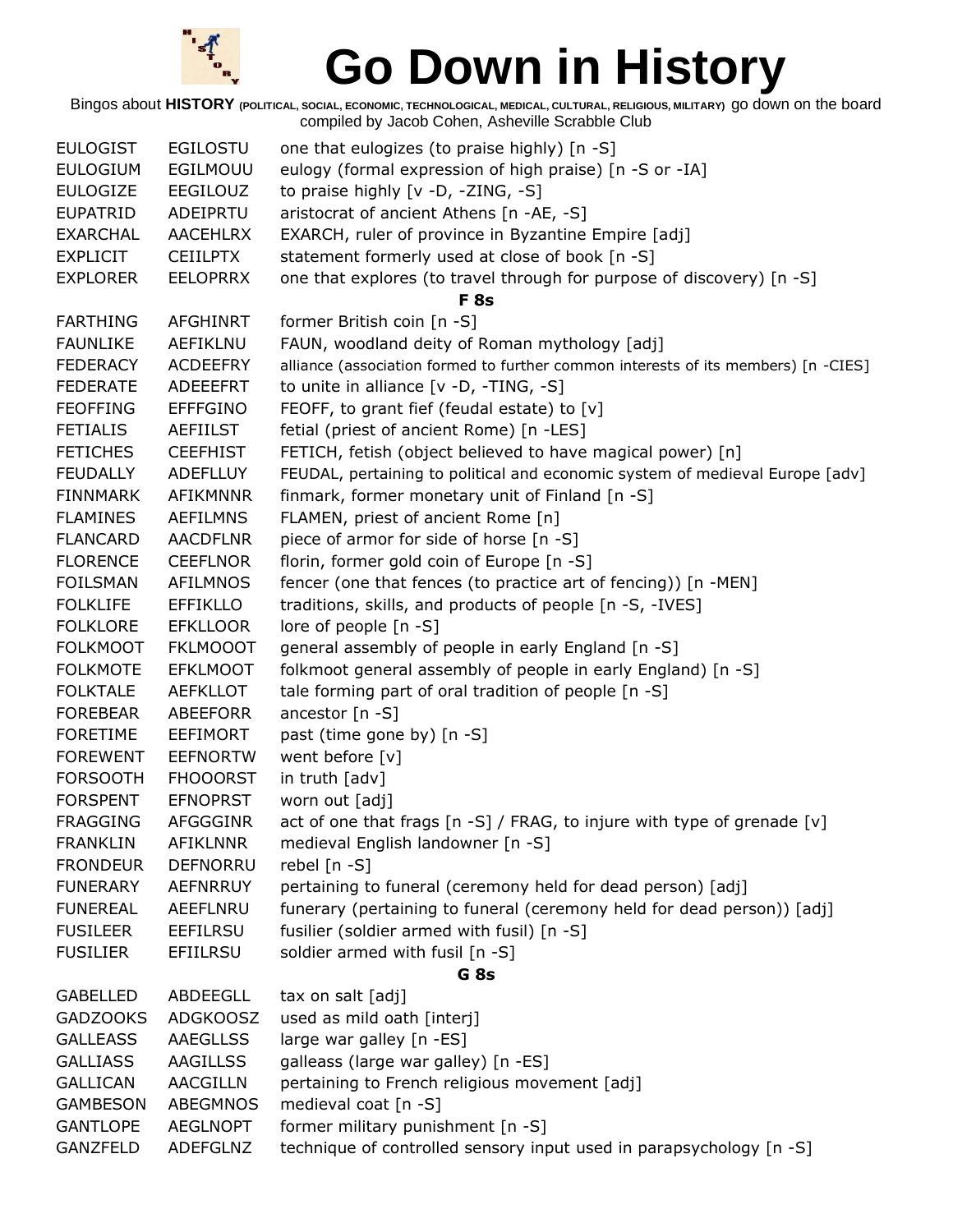

Bingos about **HISTORY (POLITICAL, SOCIAL, ECONOMIC, TECHNOLOGICAL, MEDICAL, CULTURAL, RELIGIOUS, MILITARY)** go down on the board compiled by Jacob Cohen, Asheville Scrabble Club

GARDYLOO ADGLOORY used as warning cry [interj] GARGOYLE AEGGLORY ornamental figure [n -S] GAROTING AGGINORT GAROTE, to garrote (to execute by strangling) [v] GAROTTER AEGORRTT one that garottes (to execute by strangling) [n -S] GARROTER AEGORRRT one that garrotes (to execute by strangling) [n -S] GARROTTE AEGORRTT to garrote (to execute by strangling) [v -D, -TTING, -S] GASALIER AAEGILRS gaselier (gaslight chandelier) [n -S] GASELIER AEEGILRS gaslight chandelier [n -S] GASOLIER AEGILORS gaselier (gaslight chandelier) [n -S] GENETICS CEEGINST science of heredity [n] GENOCIDE CDEEGINO deliberate extermination of national or racial group [n -S] GENOGRAM AEGGMNOR diagram of history of behavior patterns of family [n -S] GEOGNOSY EGGNOOSY branch of geology [n -SIES] GEOLOGER EEGGLOOR specialist in geology [n -S] GEOLOGIC CEGGILOO GEOLOGY, science that deals with origin and structure of earth [adj] GEOMANCY ACEGMNOY method of foretelling future by geographical features [n -CIES] GHERAOES AEEGHORS GHERAO, to coerce by physical means [v] GHETTOED DEEGHOTT GHETTO, to isolate in slum [v] GHETTOES EEGHOSTT GHETTO, to isolate in slum [v] GHOULISH GHHILOSU GHOUL, demon (evil spirit) [adj] GIANTESS AEGINSST female giant (person or thing of great size) [n -ES] GIANTISM AGIIMNST condition of being giant [n -S] GLASNOST AGLNOSST Soviet policy of open political discussion [n -ES] GOBSHITE BEGHIOST contemptible person [n -S] GOLCONDA ACDGLNOO source of great wealth [n -S] GOLGOTHA AGGHLOOT place of burial [n -S] GOSPELER EEGLOPRS one that teaches gospel (message concerning Christ, kingdom of God, and salvation [n -S] GRAMARYE AAEGMRRY occult learning; magic [n -S] GRECIZED CDEEGIRZ GRECIZE, to provide with Greek style [v] GRECIZES CEEGIRSZ GRECIZE, to provide with Greek style [v] GRIMOIRE EGIIMORR book of magic spells [n -S] GUERILLA AEGILLRU member of small independent band of soldiers [n -S] GUNSMITH GHIMNSTU one who makes or repairs firearms [n -S] GUNSTOCK CGKNOSTU rear wooden part of rifle [n -S] GURDWARA AADGRRUW Sikh temple [n -S] GURUSHIP GHIPRSUU office of guru (Hindu spiritual teacher) [n -S] **H 8s** HAEREDES ADEEEHRS HAERES, heres (heir) [n] HAFTARAH AAAFHHRT haphtara (biblical selection) [n - S, -ROT, ROTH] HAFTORAH AAFHHORT haphtara (biblical selection) [n – S, -ROT, ROTH] HAGADIST AADGHIST haggadic scholar [n -S] HAGGADAH AAADGGHH biblical narrative [n -S, -DOT, -DOTH] HAGGADIC AACDGGHI HAGGADAH, biblical narrative [adj] HALACHIC AACCHHIL HALACHA, legal part of Talmud [adj] HALAKHAH AAAHHHKL halacha (legal part of Talmud) [n -S or -KHOTH or -KHOT] HALAKHIC AACHHIKL HALAKHA, halacha (legal part of Talmud) [adj] / HALAKHAH, halacha [adj] HALAKIST AAHIKLST halakic (legal part of Talmud) writer [n -S]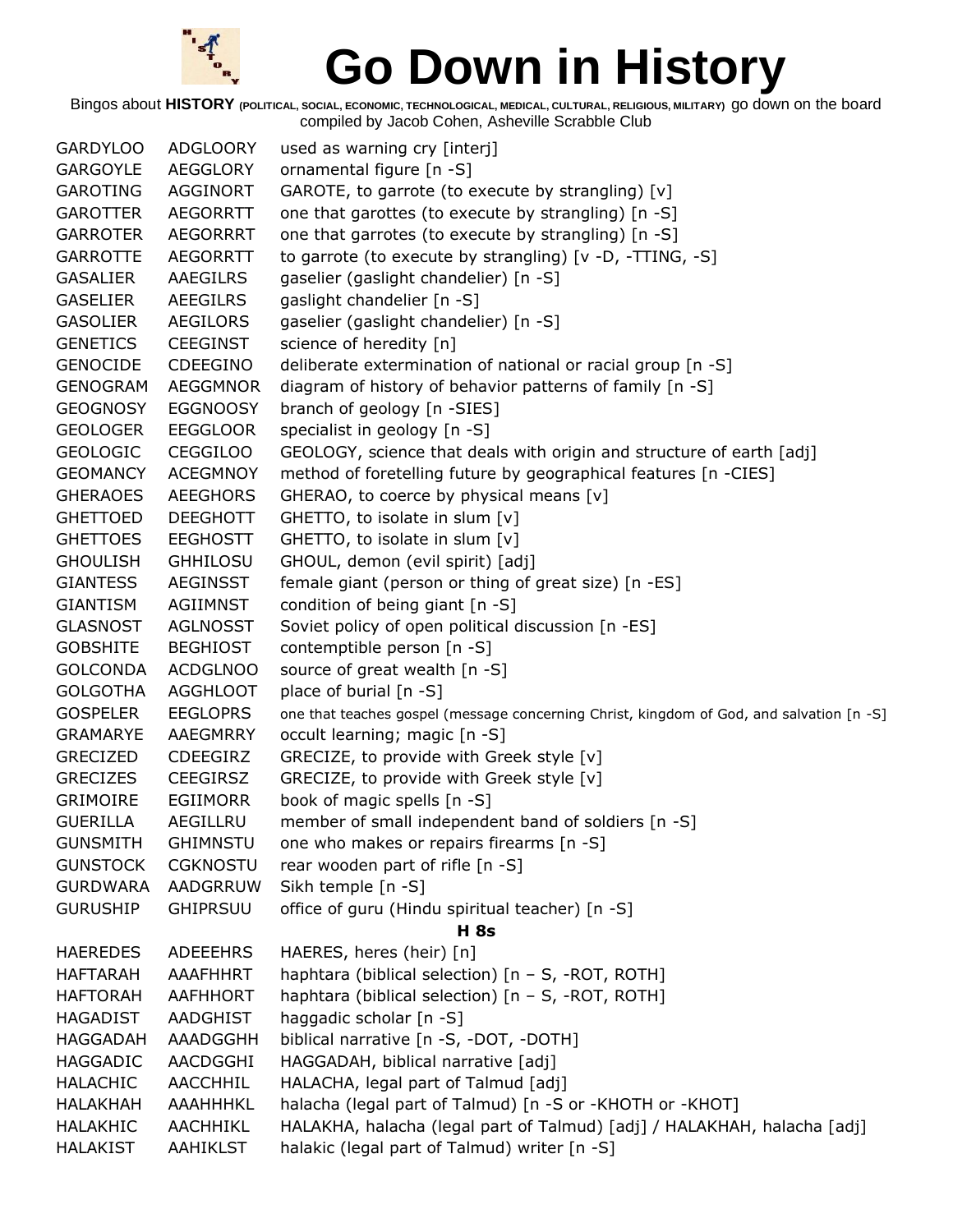

| <b>HALIEROV</b> | AEHILORV        | HALIER, former monetary unit of Slovakia [n]                              |
|-----------------|-----------------|---------------------------------------------------------------------------|
| <b>HALLIARD</b> | AADHILLR        | halyard (line used to hoist sail) [n -S]                                  |
| HANDMAID        | AADDHIMN        | female servant (one that serves others) [n -S]                            |
| <b>HARUSPEX</b> | <b>AEHPRSUX</b> | soothsayer of ancient Rome [n -PICES]                                     |
| <b>HEADSMAN</b> | <b>AADEHMNS</b> | executioner [n -MEN]                                                      |
| <b>HECATOMB</b> | ABCEHMOT        | great sacrifice or slaughter [n -S]                                       |
| <b>HEGEMONY</b> | <b>EEGHMNOY</b> | great authority [n -NIES]                                                 |
| HEIRLOOM        | EHILMOOR        | inherited possession [n -S]                                               |
| <b>HEIRSHIP</b> | <b>EHHIIPRS</b> | right to inheritance $[n - S]$                                            |
| <b>HELOTAGE</b> | <b>AEEGHLOT</b> | helotism (slavery or serfdom) [n -S]                                      |
| HELOTISM        | <b>EHILMOST</b> | slavery or serfdom [n -S]                                                 |
| <b>HERALDIC</b> | <b>ACDEHILR</b> | pertaining to heraldry (art or science of armorial bearings) [adj]        |
| HERALDRY        | ADEHLRRY        | art or science of armorial bearings [n -RIES]                             |
| <b>HERCULES</b> | <b>CEEHLRSU</b> | any man of great size and strength [n -S]                                 |
| <b>HERESIES</b> | <b>EEEHIRSS</b> | HERESY, belief contrary to church doctrine [n]                            |
| <b>HERITAGE</b> | AEEGHIRT        | something that is inherited [n -S]                                        |
| <b>HERSTORY</b> | <b>EHORRSTY</b> | history with feminist viewpoint [n -RIES]                                 |
| <b>HETAERIC</b> | ACEEHIRT        | HETAERA, concubine [adj]                                                  |
| HAGADIST        | AADGHIST        | haggadic scholar [n -S]                                                   |
| <b>HISTORIC</b> | <b>CHIIORST</b> | important in history [adj]                                                |
| HOMINOID        | <b>DHIIMNOO</b> | manlike animal [n -S]                                                     |
| <b>HOOSEGOW</b> | <b>EGHOOOSW</b> | jail [n -S]                                                               |
| <b>HOPLITIC</b> | <b>CHIILOPT</b> | HOPLITE, foot soldier of ancient Greece [adj]                             |
| <b>HOROLOGY</b> | <b>GHLOOORY</b> | science of measuring time [n -GIES]                                       |
| <b>HOSPITIA</b> | AHIIOPST        | places of shelter [n]                                                     |
| <b>HOSPODAR</b> | <b>ADHOOPRS</b> | governor of region under Turkish rule [n -S]                              |
| <b>HOUSEMAN</b> | <b>AEHMNOSU</b> | male servant (one that serves others) [n -MEN]                            |
| <b>HUMANITY</b> | AHIMNTUY        | human race [n -TIES]                                                      |
|                 |                 | I8s                                                                       |
| <b>IDOLATER</b> | ADEILORT        | one that worships idols [n -S]                                            |
| <b>IDOLATOR</b> | ADILOORT        | idolater (one that worships idols) [n -S]                                 |
| <b>IDOLATRY</b> | <b>ADILORTY</b> | worship of idols [n -RIES]                                                |
| <b>IDOLISER</b> | <b>DEIILORS</b> | one that idolises (to idolize (to worship)) [n -S]                        |
| <b>IDOLIZER</b> | DEIILORZ        | one that idolizes (to worship (to honor and love as divine being)) [n -S] |
| <b>IMMOLATE</b> | AEILMMOT        | to kill as sacrifice [v -D, -TING, -S]                                    |
| <b>INDIGENE</b> | <b>DEEGIINN</b> | native (original inhabitant of area) [n -S]                               |
| <b>INFECUND</b> | CDEFINNU        | barren (unproductive (not productive)) [adj]                              |
| <b>INKSTAND</b> | ADIKNNST        | inkwell (small container for ink) [n -S]                                  |
| <b>INSIGNIA</b> | AGIIINNS        | emblem of authority or honor [n -S] / INSIGNE, insignia [n]               |
| <b>INTERWAR</b> | AEINRRTW        | happening between wars [adj]                                              |
| <b>INTIFADA</b> | AADFIINT        | uprising of Palestinians against Israelis [n -S]                          |
| <b>INUKSHUK</b> | <b>HIKKNSUU</b> | figure of human made of stones [n -S]                                     |
| <b>INVADING</b> | ADGIINNV        | INVADE, to enter for conquest or plunder [v]                              |
| <b>INVASION</b> | AIINNOSV        | act of invading (to enter for conquest or plunder) [n -S]                 |
| <b>INVASIVE</b> | AEIINSVV        | INVASION, act of invading (to enter for conquest or plunder) [adj]        |
| <b>IRONCLAD</b> | <b>ACDILNOR</b> | armored warship [n -S]                                                    |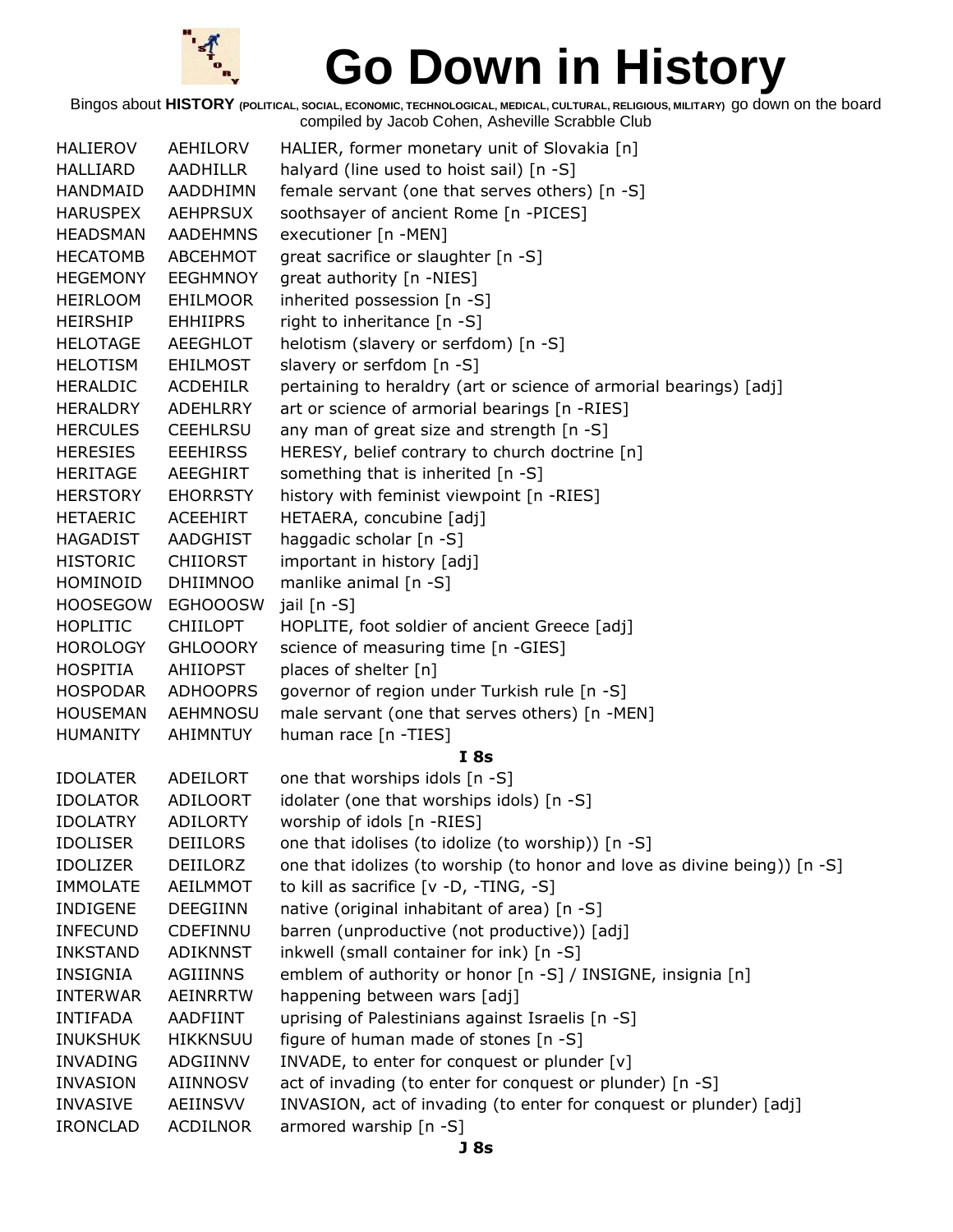

| <b>JACKSTAY</b> | <b>AACJKSTY</b> | rope of ship $[n - S]$                                                           |
|-----------------|-----------------|----------------------------------------------------------------------------------|
| <b>JANISARY</b> | <b>AAIJNRSY</b> | janizary (Turkish soldier) [n -RIES]                                             |
| <b>JANIZARY</b> | AAIJNRYZ        | Turkish soldier [n -RIES]                                                        |
| <b>JINGOISM</b> | <b>GIIJMNOS</b> | spirit or policy of jingoes [n -S]                                               |
| <b>JINGOIST</b> | <b>GIIJNOST</b> | jingo (zealous patriot) [n -S]                                                   |
| JIUJITSU        | <b>IIJJSTUU</b> | jujitsu (Japanese art of self-defense) [n -S]                                    |
| <b>JONGLEUR</b> | <b>EGJLNORU</b> | minstrel (medieval musician) [n -S]                                              |
| <b>JURASSIC</b> | <b>ACIJRSSU</b> | of or pertaining to certain geologic time period [adj]                           |
|                 |                 | K <sub>8s</sub>                                                                  |
| <b>KABALISM</b> | <b>AABIKLMS</b> | cabalism (adherence to cabala) [n -S]                                            |
| <b>KABALIST</b> | <b>AABIKLST</b> | cabalist (one who practices cabalism) [n -S]                                     |
| <b>KABBALAH</b> | AAABBHKL        | cabala (occult or secret doctrine) [n -S]                                        |
| KAISERIN        | <b>AEIIKNRS</b> | kaiser's wife [n -S]                                                             |
| <b>KAKEMONO</b> | <b>AEKKMNOO</b> | Japanese scroll [n -S]                                                           |
| <b>KASHERED</b> | <b>ADEEHKRS</b> | KASHER, to kosher (to make fit to be eaten according to Jewish dietary laws) [v] |
| <b>KASHRUTH</b> | AHHKRSTU        | Jewish dietary laws [n -S]                                                       |
| <b>KATCHINA</b> | <b>AACHIKNT</b> | kachina (ancestral spirit) [n -S\                                                |
| <b>KHEDIVAL</b> | ADEHIKLV        | KHEDIVE (Turkish viceroy) [adj]                                                  |
| KIMONOED        | <b>DEIKMNOO</b> | KIMONO, loose robe [adj]                                                         |
| <b>KINGHOOD</b> | <b>DGHIKNOO</b> | office of king [n -S]                                                            |
| <b>KINGLESS</b> | <b>EGIKLNSS</b> | having no king [adj]                                                             |
| <b>KINGLIER</b> | <b>EGIIKLNR</b> | KINGLY, of or befitting king [adj]                                               |
| <b>KINGLIKE</b> | <b>EGIIKKLN</b> | resembling king [adj]                                                            |
| <b>KNIGHTED</b> | <b>DEGHIKNT</b> | KNIGHT, to make knight (medieval gentleman-soldier) of [v]                       |
| <b>KNIGHTLY</b> | <b>GHIKLNTY</b> | of or befitting knight [adj -LIER, -LIEST]                                       |
| <b>KOLHOZES</b> | <b>EHKLOOSZ</b> | KOLHOZ, kolkhoz (collective farm in Russia) [n]                                  |
| <b>KOSHERED</b> | <b>DEEHKORS</b> | KOSHER, to make fit to be eaten according to Jewish dietary laws [v]             |
| <b>KREUTZER</b> | <b>EEKRRTUZ</b> | former monetary unit of Austria [n -S]                                           |
|                 |                 | <b>L</b> 8s                                                                      |
| <b>LABORITE</b> | ABEILORT        | supporter of labor interests [n -S]                                              |
| <b>LACKADAY</b> | <b>AAACDKLY</b> | used to express regret [interj]                                                  |
| LAMBDOID        | <b>ABDDILMO</b> | LAMBDA, Greek letter [adj]                                                       |
| <b>LATEENER</b> | <b>AEEELNRT</b> | lateen (sailing vessel) [n -S]                                                   |
| LATINITY        | <b>AIILNTTY</b> | manner of writing or speaking Latin [n -TIES]                                    |
| LATINIZE        | AEIILNTZ        | to translate into Latin [v -D, -ZING, -S]                                        |
| <b>LECYTHUS</b> | <b>CEHLSTUY</b> | lekythos (oil jar used in ancient Greece) [n -HI]                                |
| <b>LEKYTHOS</b> | <b>EHKLOSTY</b> | oil jar used in ancient Greece [n -OI]                                           |
| <b>LEKYTHUS</b> | <b>EHKLSTUY</b> | lekythos (oil jar used in ancient Greece) [n -HI]                                |
| <b>LEPROTIC</b> | <b>CEILOPRT</b> | leprous (affected with leprosy) [adj]                                            |
| <b>LETCHING</b> | <b>CEGHILNT</b> | LETCH, to lech (to engage in lechery) $[v]$                                      |
| <b>LINGUIST</b> | <b>GIILNSTU</b> | person skilled in several languages [n -S]                                       |
| <b>LOBOTOMY</b> | <b>BLMOOOTY</b> | type of surgical operation [n -MIES]                                             |
| LONGSHIP        | <b>GHILNOPS</b> | medieval ship [n -S]                                                             |
| <b>LOQUITUR</b> | ILOQRTUU        | he or she speaks [v]                                                             |
| LOYALISM        | <b>AILLMOSY</b> | loyalty (state of being loyal (faithful to one's allegiance)) [n -S]             |
| LOYALIST        | <b>AILLOSTY</b> | one who is loyal [n -S]                                                          |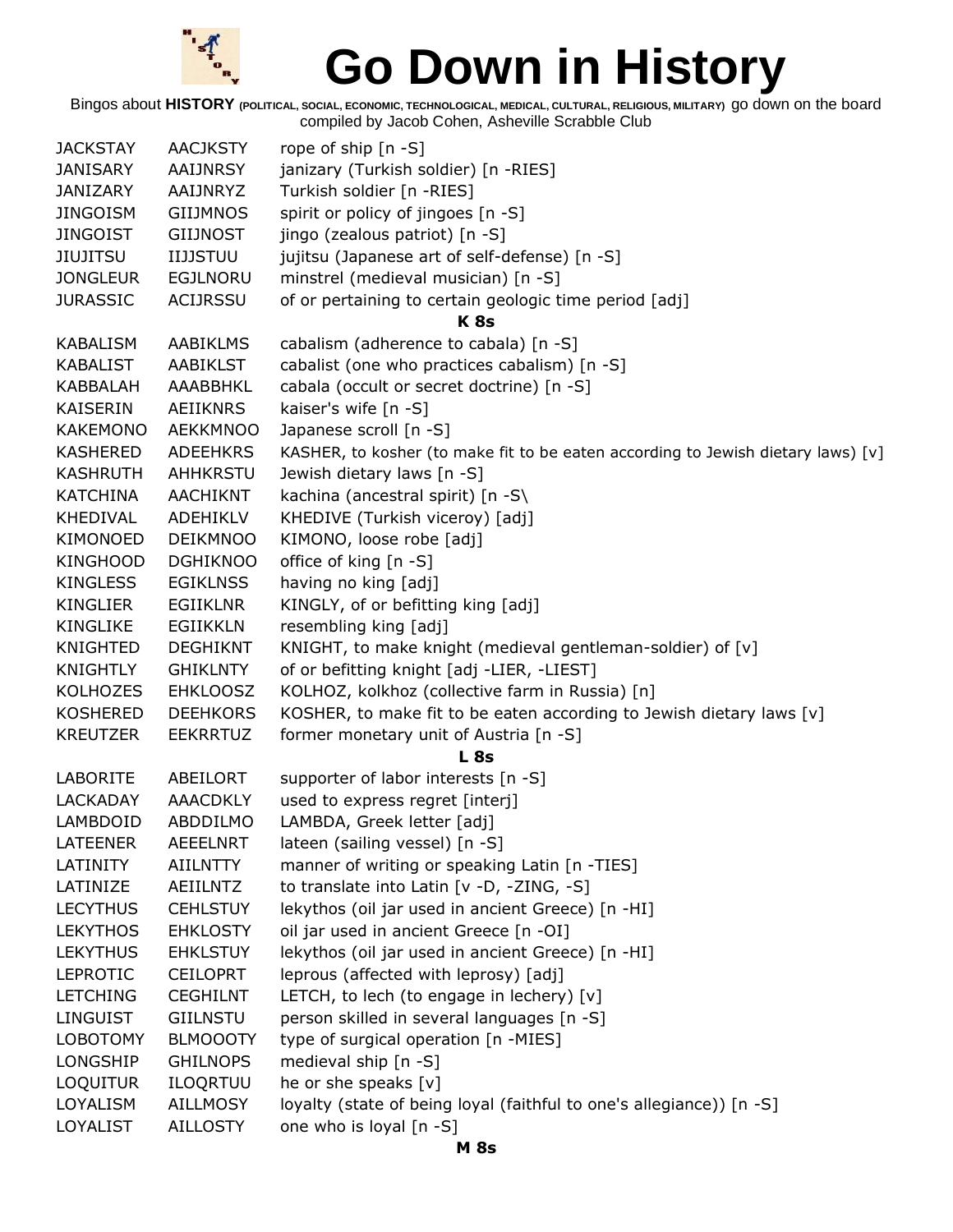

Bingos about **HISTORY (POLITICAL, SOCIAL, ECONOMIC, TECHNOLOGICAL, MEDICAL, CULTURAL, RELIGIOUS, MILITARY)** go down on the board compiled by Jacob Cohen, Asheville Scrabble Club

MACCABAW AAABCCMW maccaboy (type of snuff) [n -S] MACCABOY AABCCMOY type of snuff [n -S] MACCOBOY ABCCMOOY maccaboy (type of snuff) [n -S] MADHOUSE ADEHMOSU insane asylum [n -S] MAENADES AADEEMNS MAENAD, female participant in ancient Greek orgies [n] MAENADIC AACDEIMN MAENAD, female participant in ancient Greek orgies [adj] MAGDALEN AADEGLMN reformed prostitute [n -S] MAGICKED ACDEGIKM MAGIC, to affect by magic (sorcery) [v] MAHARAJA AAAAHJMR king or prince in India [n -S] MAHARANI AAAHIMNR wife of maharaja [n -S] MAHJONGG AGGHJMNO mahjong (game of Chinese origin) [n -S] MAKIMONO AIKMMNOO Japanese ornamental scroll [n -S] MAMATEEK AAEEKMMT type of wigwam (Native American dwelling) [n -S] MAMELUKE AEEKLMMU slave in Muslim countries [n -S] MANGONEL AEGLMNNO medieval military device for hurling stones [n -S] MANTELET AEELMNTT mobile screen used to protect soldiers [n -S] MARAVEDI AADEIMRV former coin of Spain [n -S] MARGRAVE AAEGMRRV military governor of medieval German border province [n -S] MARTELLO AELLMORT circular fort [n -S] MARTYRED ADEMRRTY MARTYR, to put to death for adhering to belief  $[v]$ MARTYRLY ALMRRTYY resembling martyr [adj] MASSACRE AACEMRSS to kill indiscriminately [v -D, -RING, -S] MASTABAH AAABHMST mastaba (ancient Egyptian tomb) [n -S] MASTODON ADMNOOST extinct elephant-like mammal [n -S] MECHITZA ACEHIMTZ partition separating men and women in synagogue [n -S or -ZOT] MEDIEVAL ADEEILMV person belonging to Middle Ages [n -S] MEGALITH AEGHILMT huge stone used in prehistoric monuments [n -S] MEMSAHIB ABEHIMMS European woman living in colonial India [n -S] MESEEMED DEEEEMMS it seemed to me [v] MESNALTY AELMNSTY type of feudal estate [n -TIES] MESOSAUR AEMORSSU extinct aquatic reptile [n -S] MESOZOIC CEIMOOSZ of or pertaining to certain geologic time period [adj] MILESIMO EIILMMOS former monetary unit of Chile [n -S] MILLINER EIILLMNR one who makes or sells women's hats [n -S] MILLPOND DILLMNOP pond for supplying water to run mill wheel (type of waterwheel) [n -S] MILLRACE ACEILLMR current of water that drives mill wheel [n -S] MIMEOING EGIIMMNO MIMEO, to make copies of by use of mimeograph [v] MINSTREL EILMNRST medieval musician [n -S] MONOCRAT ACMNOORT autocrat (absolute ruler) [n -S] MORESQUE EEMOQRSU ancient decorative style [n -S] MORTMAIN AIMMNORT perpetual ownership of land [n -S] MUCKRAKE ACEKKMRU to search for and expose corruption [v -D, -KING, -S] MULETEER EEELMRTU one who drives mules (hoofed work animals) [n -S] MUMMYING GIMMMNUY MUMMY, to mummify (to preserve by embalming) [v] MYSTAGOG AGGMOSTY teacher of religious mysteries [n -S] MYSTICAL ACILMSTY spiritually significant or symbolic [adj] MYSTICLY CILMSTYY in mystical manner [adv]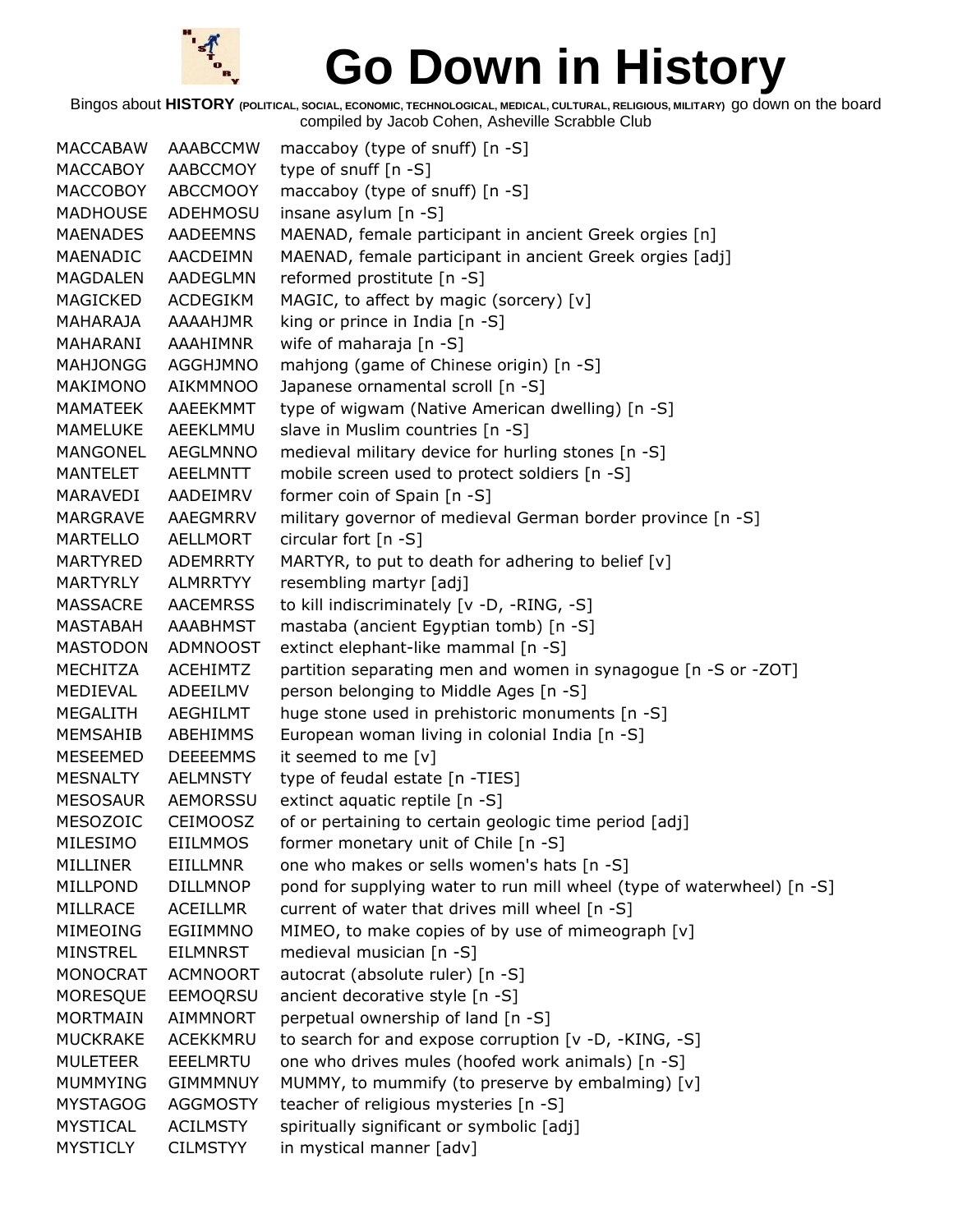

| <b>MYTHICAL</b> | <b>ACHILMTY</b> | based on or described in myth [adj]                                                     |  |
|-----------------|-----------------|-----------------------------------------------------------------------------------------|--|
| <b>MYTHIEST</b> | <b>EHIMSTTY</b> | MYTHY, resembling myth (type of traditional story) [adj]                                |  |
|                 |                 | <b>N</b> 8s                                                                             |  |
| <b>NAPALMED</b> | <b>AADELMNP</b> | NAPALM, to assault with type of incendiary bomb [v]                                     |  |
| <b>NATHLESS</b> | <b>AEHLNSST</b> | nevertheless [adv]                                                                      |  |
| NAZIFIED        | ADEFIINZ        | NAZIFY, to cause to be like nazi [v]                                                    |  |
| <b>NAZIFIES</b> | AEFIINSZ        | NAZIFY, to cause to be like nazi [v]                                                    |  |
| <b>NEOPAGAN</b> | <b>AAEGNNOP</b> | one who practices modern form of paganism [n -S]                                        |  |
| <b>NEPOTISM</b> | <b>EIMNOPST</b> | favoritism shown to relative [n -S]                                                     |  |
| <b>NEPOTIST</b> | <b>EINOPSTT</b> | one who practices nepotism (favoritism shown to relative) [n -S]                        |  |
| <b>NEWSGIRL</b> | <b>EGILNRSW</b> | girl who delivers or sells newspapers [n -S]                                            |  |
| <b>NEWSREEL</b> | <b>EEELNRSW</b> | short movie presenting current events [n -S]                                            |  |
| <b>NEWSWIRE</b> | <b>EEINRSWW</b> | news agency that transmits news copy to subscribers [n -S]                              |  |
| <b>NINJUTSU</b> | <b>IJNNSTUU</b> | traditional Japanese method of spying [n -S]                                            |  |
| NIZAMATE        | AAEIMNTZ        | territory of nizam (former sovereign of Inida) [n -S]                                   |  |
| <b>NONPAGAN</b> | <b>AAGNNNOP</b> | one who is not pagan [n -S]                                                             |  |
| <b>NUNCHAKU</b> | <b>ACHKNNUU</b> | Japanese weapon [n -S]                                                                  |  |
| <b>NUNCHUCK</b> | <b>CCHKNNUU</b> | nunchaku (Japanese weapon) [n -S]                                                       |  |
| <b>NYMPHEAN</b> | <b>AEHMNNPY</b> | NYMPH, female spirit [adj]                                                              |  |
|                 |                 | <b>O</b> 8s                                                                             |  |
| <b>OBITUARY</b> | <b>ABIORTUY</b> | published notice of death [n -RIES]                                                     |  |
| <b>OBSOLETE</b> | <b>BEELOOST</b> | to make out-of-date [v -D, -TING, -S]                                                   |  |
| <b>OCCULTED</b> | <b>CCDELOTU</b> | OCCULT, to conceal (to keep from sight or discovery) [v]                                |  |
| <b>OCCULTER</b> | <b>CCELORTU</b> | one that occults (to conceal (to keep from sight or discovery)) [n -S]                  |  |
| <b>OCCULTLY</b> | <b>CCLLOTUY</b> | secretly (in secret (kept from knowledge or view) manner) [adv]                         |  |
| <b>OCCUPANT</b> | <b>ACCNOPTU</b> | resident (one who resides) [n -S]                                                       |  |
| <b>OCTARCHY</b> | <b>ACCHORTY</b> | government by eight persons [n -HIES]                                                   |  |
| <b>OCTOROON</b> | <b>CNOOOORT</b> | person of one-eighth black ancestry [n -S]                                              |  |
| <b>ODYSSEAN</b> | <b>ADENOSSY</b> | ODYSSEY, long, wandering journey [adj]                                                  |  |
| OEDIPEAN        | ADEEINOP        | oedipal (pertaining to libidinal feelings in child toward parent of opposite sex) [adj] |  |
| <b>OGHAMIST</b> | <b>AGHIMOST</b> | one who writes in ogham (Old Irish alphabet) [n -S]                                     |  |
| <b>OGRESSES</b> | <b>EEGORSSS</b> | OGRESS, female ogre (monster (strange or terrifying creature)) [n]                      |  |
| <b>OGRISHLY</b> | <b>GHILORSY</b> | OGRISH, ogreish (resembling ogre (monster (strange or terrifying creature))) [adv]      |  |
| <b>OLDSTYLE</b> | <b>DELLOSTY</b> | style of printing type [n -S]                                                           |  |
| <b>OMNIARCH</b> | <b>ACHIMNOR</b> | almighty ruler [n -S]                                                                   |  |
| <b>ORACULAR</b> | AACLORRU        | ORACLE, person through whom deity is believed to speak [adj]                            |  |
| <b>ORATRESS</b> | <b>AEORRSST</b> | oratrix (female orator) [n -ES]                                                         |  |
| <b>OSTRACON</b> | <b>ACNOORST</b> | fragment containing inscription [n -CA]                                                 |  |
| <b>OSTRAKON</b> | <b>AKNOORST</b> | ostracon (fragment containing inscription) [n -KA]                                      |  |
| <b>P</b> 8s     |                 |                                                                                         |  |
| PACHADOM        | <b>AACDHMOP</b> | pashadom (rank of pasha) [n -S]                                                         |  |
| <b>PACHALIC</b> | <b>AACCHILP</b> | pashalik (territory of pasha) [n -S]                                                    |  |
| <b>PACIFISM</b> | <b>ACFIIMPS</b> | opposition to war or violence [n -S]                                                    |  |
| <b>PACIFIST</b> | <b>ACFIIPST</b> | advocate of pacifism (opposition to war or violence) [n -S]                             |  |
| PADISHAH        | <b>AADHHIPS</b> | sovereign [n -S]                                                                        |  |
| PAGANDOM        | AADGMNOP        | realm of pagans [n -S]                                                                  |  |
| PAGANISE        | AAEGINPS        | to paganize (to make irreligious) [v -D, -SING, -S]                                     |  |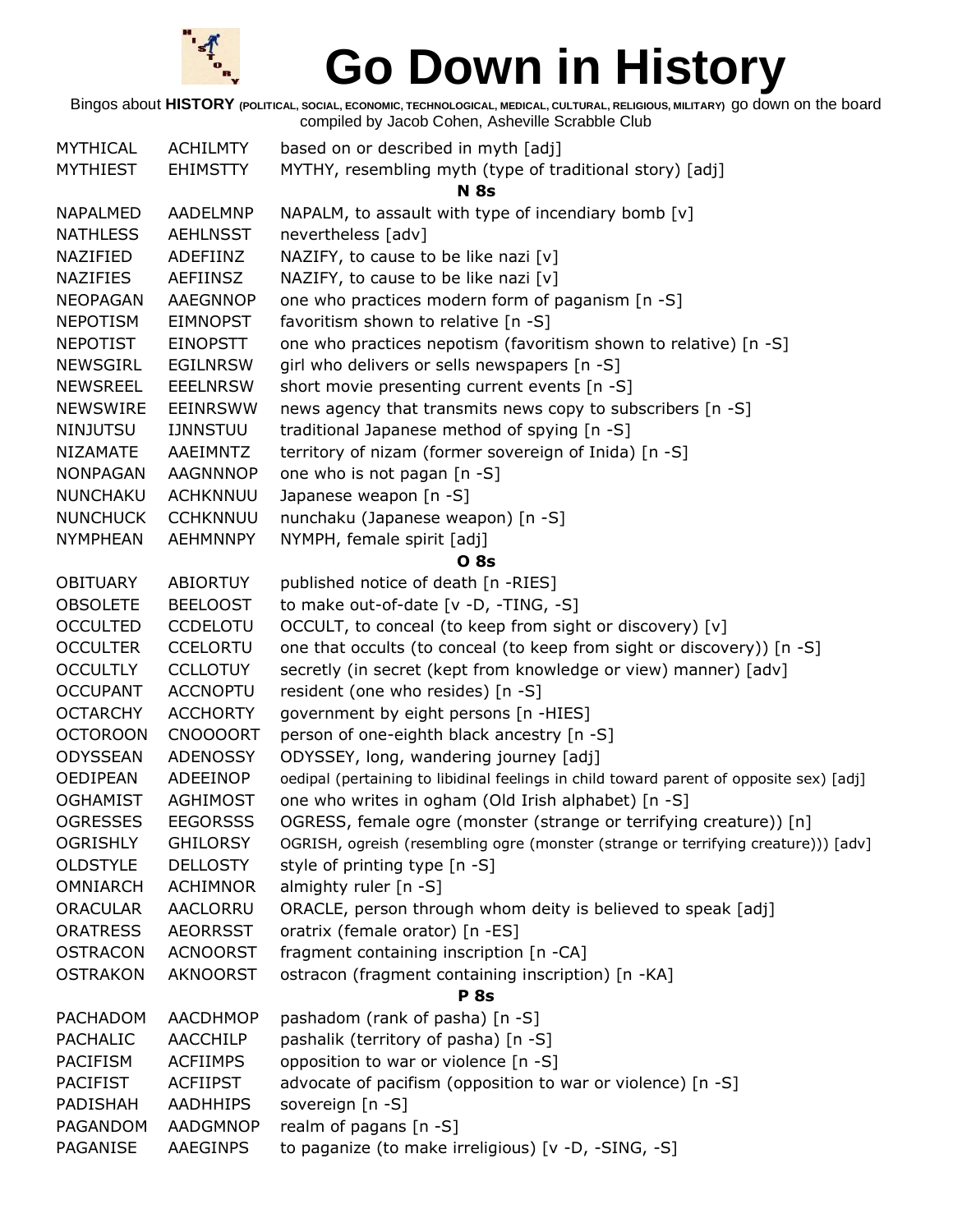

| PAGANISH        | AAGHINPS        | resembling pagan (follower of polytheistic religion) [adj]         |
|-----------------|-----------------|--------------------------------------------------------------------|
| PAGANISM        | <b>AAGIMNPS</b> | irreligious attitude [n -S]                                        |
| PAGANIST        | <b>AAGINPST</b> | pagan (follower of polytheistic religion) [n -S]                   |
| PAGANIZE        | AAEGINPZ        | to make irreligious [v -D, -ZING, -S]                              |
| PALATIAL        | AAAILLPT        | resembling palace (royal residence) [adj]                          |
| PALESTRA        | <b>AAELPRST</b> | school for athletics in ancient Greece [n -S or -E]                |
| PALUDISM        | ADILMPSU        | malaria (infectious disease) [n -S]                                |
| PAPERBOY        | <b>ABEOPPRY</b> | newsboy (boy who delivers or sells newspapers) [n -S]              |
| PARASHAH        | <b>AAAHHPRS</b> | portion of Torah read on Sabbath [n -S, -SHIOTH, PARASHOT, -H]     |
| PARTISAN        | AAINPRST        | firm supporter of person, party, or cause [n -S]                   |
| PARTIZAN        | AAINPRTZ        | partisan (firm supporter of person, party, or cause) [n -S]        |
| PASHADOM        | <b>AADHMOPS</b> | rank of pasha [n -S]                                               |
| <b>PASHALIC</b> | <b>AACHILPS</b> | pashalik (territory of pasha) [n -S]                               |
| PASHALIK        | <b>AAHIKLPS</b> | territory of pasha [n -S]                                          |
| PAULDRON        | ADLNOPRU        | piece of armor for shoulder [n -S]                                 |
| PEACENIK        | <b>ACEEIKNP</b> | one who demonstrates against war [n -S]                            |
| PEASANTY        | <b>AAENPSTY</b> | PEASANT, person of inferior social rank [adj]                      |
| <b>PENTARCH</b> | <b>ACEHNPRT</b> | one of five joint rulers [n -S]                                    |
| <b>PEPLOSES</b> | <b>EELOPPSS</b> | PEPLOS, garment worn by women in ancient Greece [n]                |
| <b>PEPLUSES</b> | <b>ELPPSSU</b>  | PEPLUS, peplos (garment worn by women in ancient Greece) [n]       |
| <b>PEYOTISM</b> | <b>EIMOPSTY</b> | Native American ritual in which peyote is used [n -S]              |
| <b>PHOSGENE</b> | <b>EEGHNOPS</b> | poisonous gas (used in World War I) [n -S]                         |
| PHRATRAL        | AAHLPRRT        | PHRATRY, tribal unit among primitive peoples [adj]                 |
| <b>PHRATRIC</b> | <b>ACHIPRRT</b> | PHRATRY, tribal unit among primitive peoples [adj]                 |
| <b>PICAYUNE</b> | <b>ACEINPUY</b> | former Spanish-American coin [n -S]                                |
| PLIOCENE        | <b>CEEILNOP</b> | of or pertaining to certain geologic time period [adj]             |
| <b>POGROMED</b> | <b>DEGMOOPR</b> | POGROM, to massacre systematically [v]                             |
| <b>POLYGAMY</b> | <b>AGLMOPYY</b> | condition of having more than one spouse at same time [n -MIES]    |
| <b>POLYGYNY</b> | <b>GLNOPYYY</b> | condition of having more than one wife at same time [n -NIES]      |
| PONTIFEX        | <b>EFINOPTX</b> | ancient Roman priest [n -FICES]                                    |
| <b>POORTITH</b> | <b>HIOOPRTT</b> | poverty (state of being poor (lacking means of support)) [n -S]    |
| <b>PRAEFECT</b> | <b>ACEEFPRT</b> | prefect (ancient Roman official) [n -S]                            |
| <b>PRENOMEN</b> | <b>EEMNNOPR</b> | first name of ancient Roman [n -S, -MINA]                          |
| <b>PRENTICE</b> | <b>CEEINPRT</b> | to place with employer for instruction in trade [v -D, -CING, -S]  |
| PRESIDIA        | ADEIIPRS        | Soviet executive committees [n]                                    |
| <b>PRESIDIO</b> | <b>DEIIOPRS</b> | Spanish fort [n -S]                                                |
| <b>PROLABOR</b> | <b>ABLOOPRR</b> | favoring organized labor [adj]                                     |
| <b>PROPHECY</b> | <b>CEHOPPRY</b> | prediction (to tell in advance) [n -CIES]                          |
| <b>PROPHESY</b> | <b>EHOPPRSY</b> | to predict (to tell of or about in advance) [v -SIED, -ING, -SIES] |
| <b>PSALTERY</b> | <b>AELPRSTY</b> | ancient stringed musical instrument [n -RIES]                      |
| <b>PUERPERA</b> | AEEPPRRU        | woman who has recently given birth to child [n -E]                 |
|                 |                 | Q 8s                                                               |
| <b>QUADRANS</b> | AADNQRSU        | ancient Roman coin [n -NTES]                                       |
| QUADRIGA        | AADGIQRU        | chariot drawn by four horses [n -E]                                |
| QUADROON        | ADNOOQRU        | person of one-quarter black ancestry [n -S]                        |
| <b>QUAESTOR</b> | <b>AEOQRSTU</b> | ancient Roman magistrate [n -S]                                    |
| QUAINTER        | AEINQRTU        | QUAINT, pleasingly old-fashioned or unfamiliar [adj]               |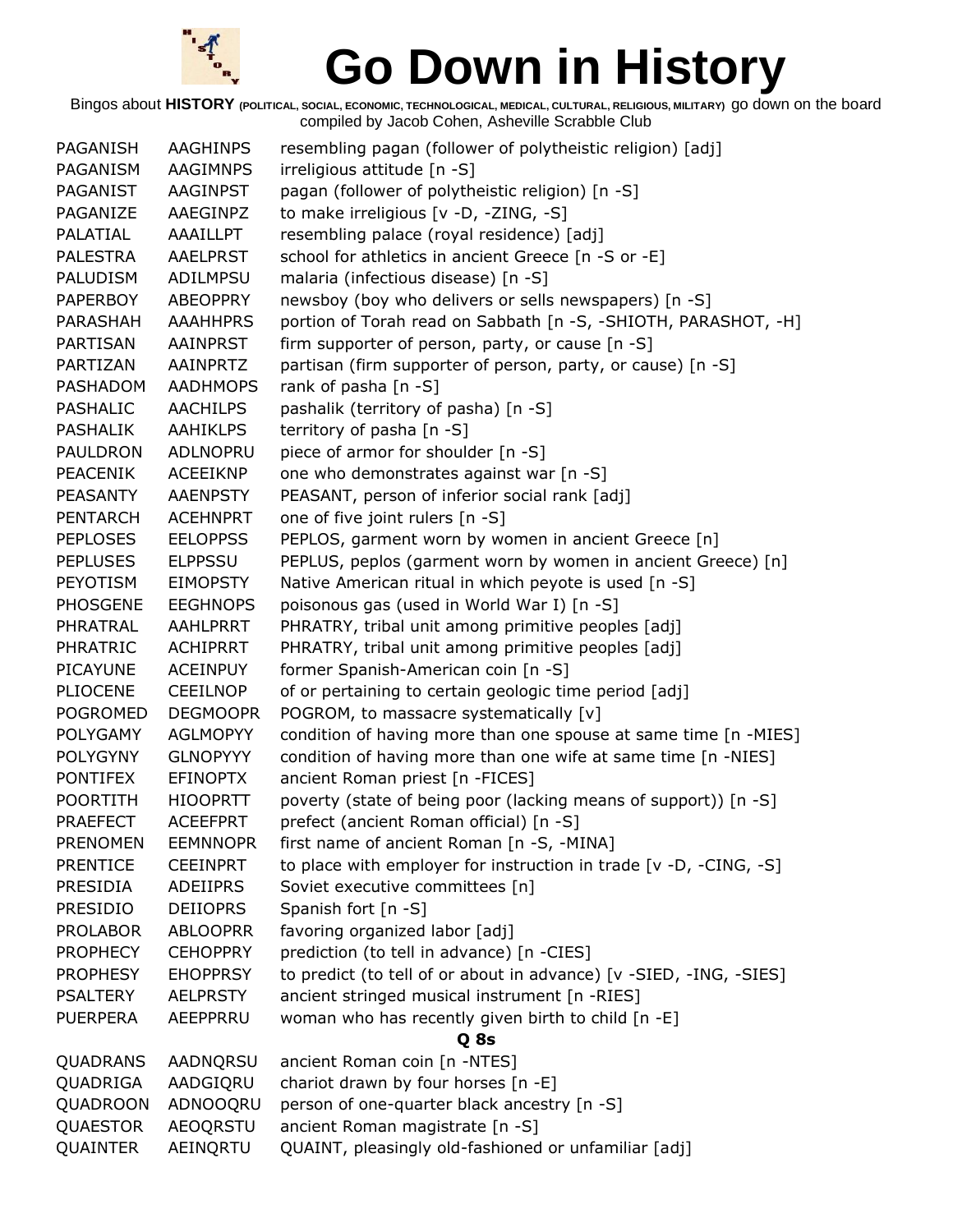

| QUAINTLY        | AILNQTUY        | QUAINT, pleasingly old-fashioned or unfamiliar [adv]                                 |
|-----------------|-----------------|--------------------------------------------------------------------------------------|
| QUINTAIN        | AIINNQTU        | object used as target in medieval sport [n -S]                                       |
|                 |                 | <b>R</b> 8s                                                                          |
| <b>REGENTAL</b> | <b>AEEGLNRT</b> | REGENT, one who rules in place of sovereign [adj]                                    |
| <b>REGICIDE</b> | <b>CDEEGIIR</b> | killing of king [n -S]                                                               |
| <b>REGNANCY</b> | <b>ACEGNNRY</b> | state of being regnant (reigning) [n -CIES]                                          |
| <b>RENEGADE</b> | <b>ADEEEGNR</b> | to become traitor [v -D, -DING, -S]                                                  |
| <b>RENEGADO</b> | <b>ADEEGNOR</b> | traitor (one who betrays another) [n -S or -ES]                                      |
| RETIARII        | AEIIIRRT        | ancient Roman gladiators [n RETIARII]                                                |
| <b>REVENGER</b> | <b>EEEGNRRV</b> | one that revenges (to inflict injury in return for) [n -S]                           |
| RIFLEMAN        | AEFILMNR        | soldier armed with rifle (type of firearm) [n -MEN]                                  |
| <b>RIPOSTED</b> | <b>DEIOPRST</b> | RIPOST, to riposte [v] / RIPOSTE, to make return thrust in fencing [v]               |
| <b>RIPOSTES</b> | <b>EIOPRSST</b> | RIPOSTE, to make return thrust in fencing [v]                                        |
| <b>ROMANISE</b> | AEIMNORS        | to romanize (to write in Roman alphabet) [v -D, -SING, -S]                           |
| ROMANIZE        | AEIMNORZ        | to write in Roman alphabet [v -D, -ZING, -S]                                         |
| <b>ROORBACH</b> | <b>ABCHOORR</b> | roorback (false story used for political advantage) [n -S]                           |
| <b>ROORBACK</b> | <b>ABCKOORR</b> | false story used for political advantage [n -S]                                      |
| <b>ROYALIST</b> | AILORSTY        | supporter of monarch or monarchy [n -S]                                              |
| <b>RUBAIYAT</b> | AABIRTUY        | four-lined stanzas in Persian poetry [n RUBAIYAT]                                    |
|                 |                 | S <sub>8s</sub>                                                                      |
| <b>SABERING</b> | ABEGINRS        | SABER, to strike with saber (type of sword) [v]                                      |
| <b>SABOTAGE</b> | AABEGOST        | to destroy maliciously [v -D, -GING, -S]                                             |
| <b>SABOTEUR</b> | ABEORSTU        | one who sabotages [n -S]                                                             |
| <b>SACHEMIC</b> | <b>ACCEHIMS</b> | SACHEM, Native American chief [adj]                                                  |
| SACRARIA        | <b>AAACIRRS</b> | ancient Roman shrines [n SACRARIA]                                                   |
| SAGAMORE        | <b>AAEGMORS</b> | Algonquian Indian chief [n -S]                                                       |
| SAGANASH        | <b>AAAGHNSS</b> | white man -- Algonquian Indian term [n -ES]                                          |
| SALARIAT        | <b>AAAILRST</b> | class of salaried persons [n -S]                                                     |
| <b>SALVOING</b> | AGILNOSV        | SALVO, to discharge firearms simultaneously [v]                                      |
| SAMIZDAT        | AADIMSTZ        | system in Soviet Union for printing and distributing unauthorized literature [n -S]  |
| SAMSARIC        | <b>AACIMRSS</b> | SAMSARA, cycle of birth, death, and rebirth in Buddhism [adj]                        |
| SANGRAIL        | <b>AAGILNRS</b> | legendary cup used by Christ at Last Supper [n -S]                                   |
| <b>SANGREAL</b> | <b>AAEGLNRS</b> | sangrail (legendary cup used by Christ at Last Supper) [n -S]                        |
| <b>SANTERIA</b> | AAEINRST        | religion of Caribbean region [n -S]                                                  |
| SAUTOIRE        | AEIORSTU        | sautoir (saltire (heraldic design)) [n -S]                                           |
| <b>SAVAGELY</b> | <b>AAEGLSVY</b> | SAVAGE, fierce (violently hostile or aggressive) [adv]                               |
| SAVAGERY        | AAEGRSVY        | quality of being savage (fierce (violently hostile or aggressive)) [n -RIES]         |
| <b>SAVAGEST</b> | <b>AAEGSSTV</b> | SAVAGE, fierce (violently hostile or aggressive) [adj]                               |
| <b>SAVAGING</b> | AAGGINSV        | SAVAGE, to attack or treat brutally [v]                                              |
| SAVAGISM        | AAGIMSSV        | savagery (quality of being savage (fierce (violently hostile or aggressive))) [n -S] |
| <b>SCALPING</b> | <b>ACGILNPS</b> | SCALP, to remove upper part from $[v]$                                               |
| <b>SCAMMING</b> | <b>ACGIMMNS</b> | SCAM, to cheat or swindle [v]                                                        |
| <b>SCAMPING</b> | <b>ACGIMNPS</b> | SCAMP, to perform in hasty or careless manner [v]                                    |
| <b>SCAMPISH</b> | <b>ACHIMPSS</b> | rascally (characteristic of rascal (unscrupulous or dishonest person)) [adj]         |
| <b>SCAMSTER</b> | <b>ACEMRSST</b> | one that scams (to cheat or swindle) [n -S]                                          |
| <b>SCAMSTER</b> | <b>ACEMRSST</b> | one that scams (to cheat or swindle) [n -S]                                          |
| <b>SCAMSTER</b> | <b>ACEMRSST</b> | one that scams (to cheat or swindle) [n -S]                                          |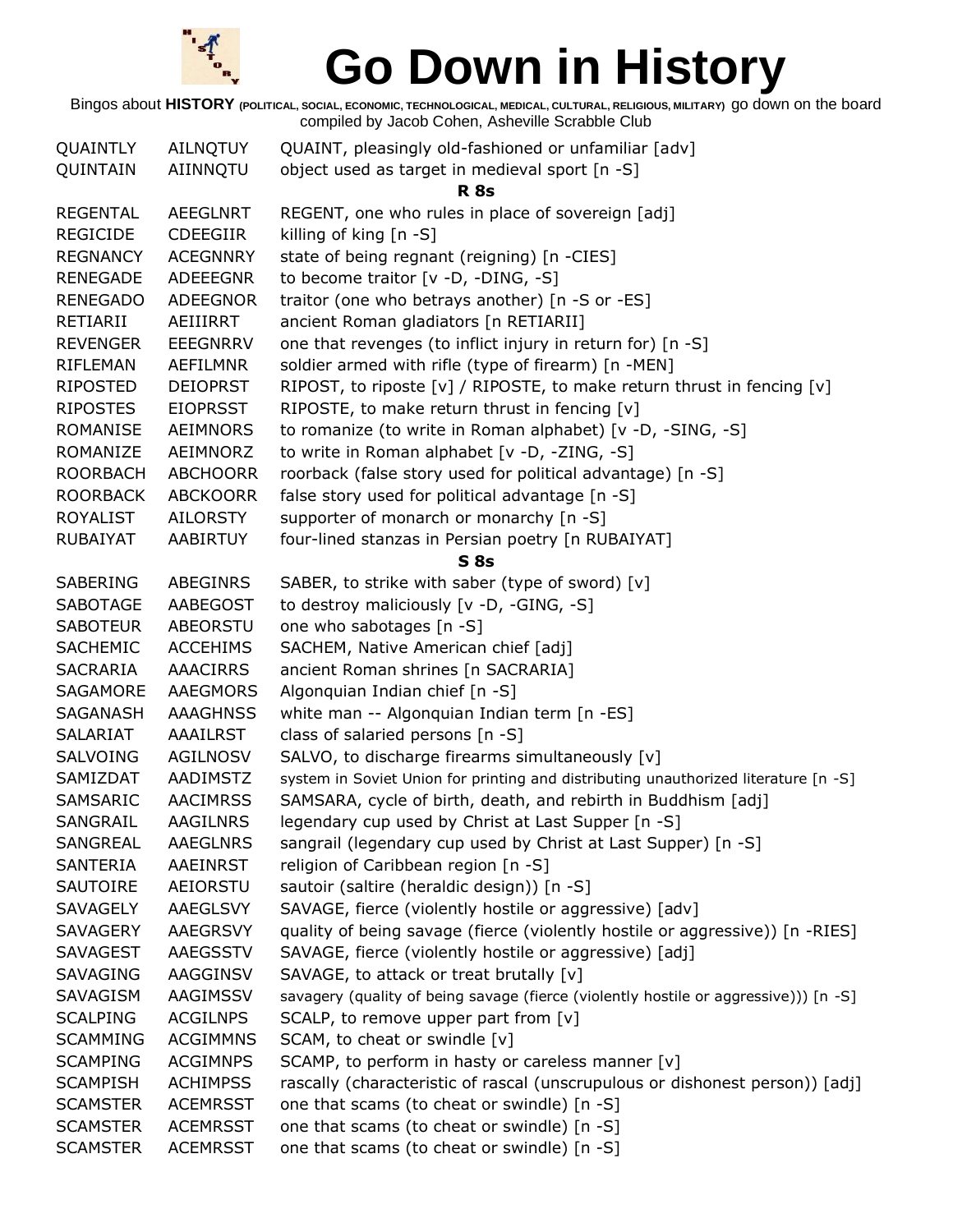

| <b>SCANNING</b> | <b>ACGINNNS</b>  | lose examination [n -S] / SCAN, to examine closely [v]                      |
|-----------------|------------------|-----------------------------------------------------------------------------|
| <b>SCANSION</b> | <b>ACINNOSS</b>  | analysis of verse into metrical feet and rhythm patterns [n -S]             |
| <b>SCANSION</b> | <b>ACINNOSS</b>  | analysis of verse into metrical feet and rhythm patterns [n -S]             |
| <b>SCAPHOID</b> | <b>ACDHIOPS</b>  | bone of wrist [n -S]                                                        |
| <b>SCAPULAR</b> | AACLPRSU         | sleeveless outer garment worn by monks [n -S]                               |
| <b>SCAPULAR</b> | AACLPRSU         | sleeveless outer garment worn by monks [n -S]                               |
| <b>SCARCEST</b> | <b>ACCERSST</b>  | SCARCE, infrequently seen or found [adj]                                    |
| <b>SCARCITY</b> | <b>ACCIRSTY</b>  | quality of being scarce (infrequently seen or found) [n -TIES]              |
| <b>SCARFING</b> | <b>ACFGINRS</b>  | SCARF, to cover with scarf [v]                                              |
| <b>SCARFPIN</b> | <b>ACFINPRS</b>  | tiepin (pin for securing necktie) [n -S]                                    |
| <b>SCILICET</b> | <b>CCEIILST</b>  | namely (that is to say) [adv]                                               |
| <b>SCIMETAR</b> | <b>ACEIMRST</b>  | scimitar (curved sword used by Arabs and Turks) [n -S]                      |
| <b>SCIMITAR</b> | <b>ACIIMRST</b>  | scimitar (curved sword used by Arabs and Turks) [n -S]                      |
| <b>SCIMITER</b> | <b>CEIIMRST</b>  | scimitar (curved sword used by Arabs and Turks) [n -S]                      |
| <b>SCULLERY</b> | <b>CELLRSUY</b>  | room in which kitchen utensils are cleaned and stored [n -RIES]             |
| SEDITION        | DEIINOST         | incitement of rebellion against government [n -S]                           |
| <b>SEIGNEUR</b> | <b>EEGINRSU</b>  | seignior (feudal lord) [n -S]                                               |
| <b>SEIGNIOR</b> | <b>EEGIINORS</b> | feudal lord [n -S]                                                          |
| <b>SEIGNORY</b> | EGINORSY         | power of seignior [n -RIES]                                                 |
| <b>SENARIUS</b> | AEINRSSU         | Greek or Latin verse consisting of six metrical feet [n -II]                |
| <b>SEQUITUR</b> | <b>EIQRSTUU</b>  | conclusion of inference [n -S]                                              |
| <b>SERAGLIO</b> | AEGILORS         | harem (section of Muslim household reserved for women) [n -S]               |
| <b>SESSPOOL</b> | <b>ELOOPSSS</b>  | cesspool (covered well or pit for sewage) [n -S]                            |
| <b>SESTERCE</b> | <b>CEEERSST</b>  | coin of ancient Rome [n -S]                                                 |
| <b>SHACKOES</b> | <b>ACEHKOSS</b>  | SHACKO, shako (type of military hat) [n]                                    |
| <b>SHADCHAN</b> | <b>AACDHHNS</b>  | Jewish marriage broker [n -IM or -S]                                        |
| <b>SHADKHAN</b> | <b>AADHHKNS</b>  | shadchan (Jewish marriage broker) [n -S]                                    |
| SHAMANIC        | <b>AACHIMNS</b>  | SHAMAN, medicine man among certain Native Americans [adj]                   |
| SHANGHAI        | AAGHHINS         | to kidnap for service aboard ship [v -ED, -ING, -S]                         |
| SHEKALIM        | AEHIKLMS         | shekel, ancient unit of weight and money [n]                                |
| <b>SHEKELIM</b> | <b>EEHIKLMS</b>  | SHEKEL, ancient unit of weight and money [n]                                |
| SHEQALIM        | AEHILMQS         | SHEQEL, shekel, ancient unit of weight and money [n]                        |
| <b>SHILLING</b> | <b>GHIILLNS</b>  | former monetary unit of Great Britain [n -S]                                |
| SHOGUNAL        | <b>AGHLNOSU</b>  | SHOGUN, former military leader of Japan [adj]                               |
| <b>SHOULDST</b> | <b>DHLOSSTU</b>  | SHALL, used as auxiliary to express futurity, inevitability, or command [v] |
| <b>SIBYLLIC</b> | <b>BCIILLSY</b>  | SIBYL, female prophet (one who predicts) [adj]                              |
| SILURIAN        | AIILNRSU         | of or pertaining to certain geologic time period [adj]                      |
| SIMOLEON        | <b>EILMNOOS</b>  | dollar, monetary unit of United States [n -S]                               |
| <b>SIMONIAC</b> | <b>ACIIMNOS</b>  | one who practices simony (buying or selling of church office) [n -S]        |
| <b>SIMONIES</b> | <b>EIIMNOSS</b>  | SIMONY, buying or selling of church office [n]                              |
| <b>SIMONIST</b> | <b>IIMNOSST</b>  | simoniac (one who practices simony) [n -S]                                  |
| <b>SIRVENTE</b> | <b>EEINRSTV</b>  | satirical medieval song or poem [n -S]                                      |
| <b>SITHENCE</b> | <b>CEEHINST</b>  | since (from then until now) [adv]                                           |
| <b>SKIVVIED</b> | <b>DEIIKSVV</b>  | SKIVVY, to work as female servant [v]                                       |
| <b>SKIVVIES</b> | <b>EIIKSSVV</b>  | SKIVVY, to work as female servant [v]                                       |
| <b>SNAKEPIT</b> | <b>AEIKNPST</b>  | psychiatric hospital [n -S]                                                 |
| <b>SODALIST</b> | <b>ADILOSST</b>  | member of sodality [n -S]                                                   |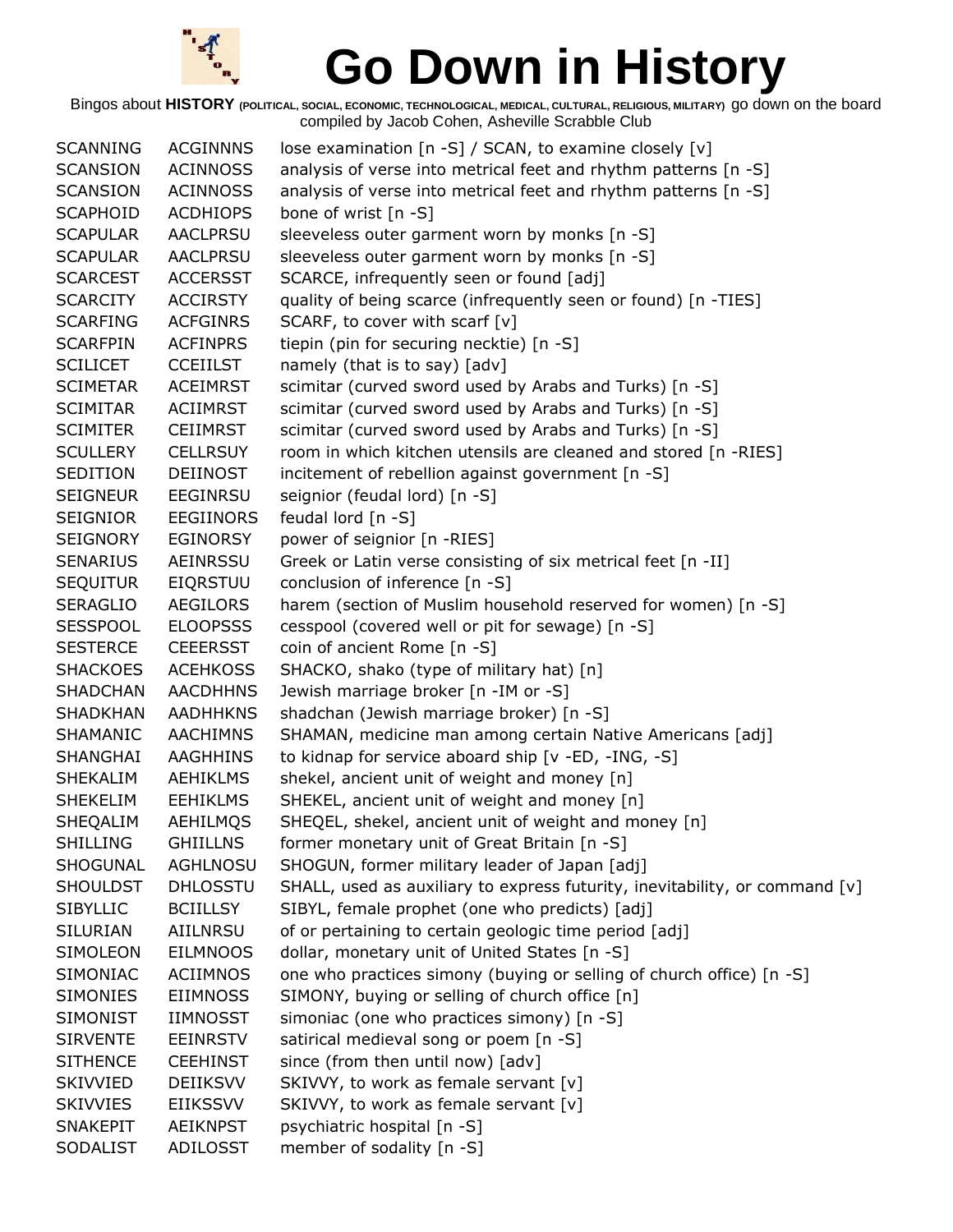

| <b>SODALITY</b> | ADILOSTY        | society (organized group of persons) [n -TIES]                                  |  |
|-----------------|-----------------|---------------------------------------------------------------------------------|--|
| <b>SOMEWHEN</b> | <b>EEHMNOSW</b> | sometime (at some future time) [adv]                                            |  |
| SOMEWISE        | <b>EEIMOSSW</b> | somehow [adv]                                                                   |  |
| SOOTHSAY        | <b>AHOOSSTY</b> | to predict (to tell of or about in advance) [v -AID, -ING, -S]                  |  |
| <b>SORCERER</b> | <b>CEEORRRS</b> | one who practices sorcery [n -S]                                                |  |
| <b>SOVRANTY</b> | <b>ANORSTVY</b> | monarchy (rule by monarch) [n -TIES]                                            |  |
| <b>SPAEINGS</b> | <b>AEGINPSS</b> | SPAEING, act of foretelling (to tell of or about in advance) [n]                |  |
| <b>SPAGYRIC</b> | <b>ACGIPRSY</b> | person skilled in alchemy [n -S]                                                |  |
| <b>SPHINGES</b> | <b>EGHINPSS</b> | SPHINX, monster in Egyptian mythology [n]                                       |  |
| <b>SPHINXES</b> | <b>EHINPSSX</b> | SPHINX, monster in Egyptian mythology [n]                                       |  |
| <b>SPIRITUS</b> | <b>IIPRSSTU</b> | spirit [n SPIRITUS]                                                             |  |
| <b>SPONTOON</b> | <b>NNOOOPST</b> | spear-like weapon [n -S]                                                        |  |
| SQUIREEN        | EEINQRSU        | owner of small estate [n -S]                                                    |  |
| <b>SQUIRELY</b> | <b>EILQRSUY</b> | of or befitting squire [adj]                                                    |  |
| SQUIRING        | GIINQRSU        | SQUIRE, to serve as squire (escort) [v]                                         |  |
| <b>SQUIRISH</b> | HIIQRSSU        | of, resembling, or befitting squire [adj]                                       |  |
| <b>STASIMON</b> | AIMNOSST        | choral ode in ancient Greek drama [n -MA]                                       |  |
| <b>STEMMATA</b> | <b>AAEMMSTT</b> | STEMMA, scroll recording genealogy of family in ancient Rome [n]                |  |
| <b>STINKPOT</b> | <b>IKNOPSTT</b> | jar containing foul-smelling combustibles formerly used in warfare [n -S]       |  |
| <b>STOCKADE</b> | <b>ACDEKOST</b> | to build type of protective fence around [v -D, -DING, -S]                      |  |
| <b>STOOLING</b> | <b>GILNOOST</b> | STOOL, to defecate (to discharge feces) [v]                                     |  |
| <b>STORYING</b> | <b>GINORSTY</b> | STORY, to relate as story (account of event or series of events) [v]            |  |
| <b>STOTINOV</b> | <b>INOOSTTV</b> | stotin, former monetary unit of Slovenia [n]                                    |  |
| <b>STROPHIC</b> | <b>CHIOPRST</b> | STROPHE, part of ancient Greek choral ode [adj]                                 |  |
| <b>STRUMPET</b> | <b>EMPRSTTU</b> | prostitute [n -S]                                                               |  |
| <b>SUBCASTE</b> | ABCESSTU        | subdivision of caste [n -S]                                                     |  |
| <b>SUZERAIN</b> | AEINRSUZ        | feudal lord $[n - S]$                                                           |  |
| <b>SVARAJES</b> | <b>AAEJRSSV</b> | SVARAJ, swaraj (self-government in British India) [n]                           |  |
| <b>SWARAJES</b> | AAEJRSSW        | SWARAJ, self-government in British India [n]                                    |  |
| <b>SWASTICA</b> | <b>AACISSTW</b> | swastika (geometrical figure used as symbol or ornament) [n -S]                 |  |
| <b>SWASTIKA</b> | <b>AAIKSSTW</b> | geometrical figure used as symbol or ornament [n -S]                            |  |
| <b>SWORDMAN</b> | <b>ADMNORSW</b> | one skilled in use of sword [n -MEN]                                            |  |
|                 |                 | T 8s                                                                            |  |
| <b>TANTRISM</b> | <b>AIMNRSTT</b> | school of Buddhism incorporating Hindu and pagan elements [n -S]                |  |
| <b>TANTRIST</b> | AINRSTTT        | adherent of tantrism [n -S]                                                     |  |
| <b>TELEGRAM</b> | <b>AEEGLMRT</b> | to send message by telegraph [v -MMED, -MMING, -S]                              |  |
| <b>TELETEXT</b> | <b>EEELTTTX</b> | communications system in which printed matter is telecast to subscribers [n -S] |  |
| <b>TEOCALLI</b> | <b>ACEILLOT</b> | Aztec temple [n -S]                                                             |  |
| <b>TERAPHIM</b> | <b>AEHIMPRT</b> | TERAPH, image of Semitic household god [n]                                      |  |
| <b>TETRARCH</b> | <b>ACEHRRTT</b> | one of four joint rulers [n -S]                                                 |  |
| <b>THEARCHY</b> | <b>ACEHHRTY</b> | rule by god [n -HIES]                                                           |  |
| <b>THEOCRAT</b> | <b>ACEHORTT</b> | person who rules as representative of god [n -S]                                |  |
| <b>THEOGONY</b> | <b>EGHNOOTY</b> | account of origin of gods [n -NIES]                                             |  |
| <b>THEONOMY</b> | <b>EHMNOOTY</b> | rule by god [n -MIES]                                                           |  |
| <b>THRALDOM</b> | <b>ADHLMORT</b> | servitude [n -S]                                                                |  |
| <b>THRALLED</b> | <b>ADEHLLRT</b> | THRALL, to enslave (to make slave of) [v]                                       |  |
| TILTYARD        | <b>ADILRTTY</b> | area for jousting contests [n -S]                                               |  |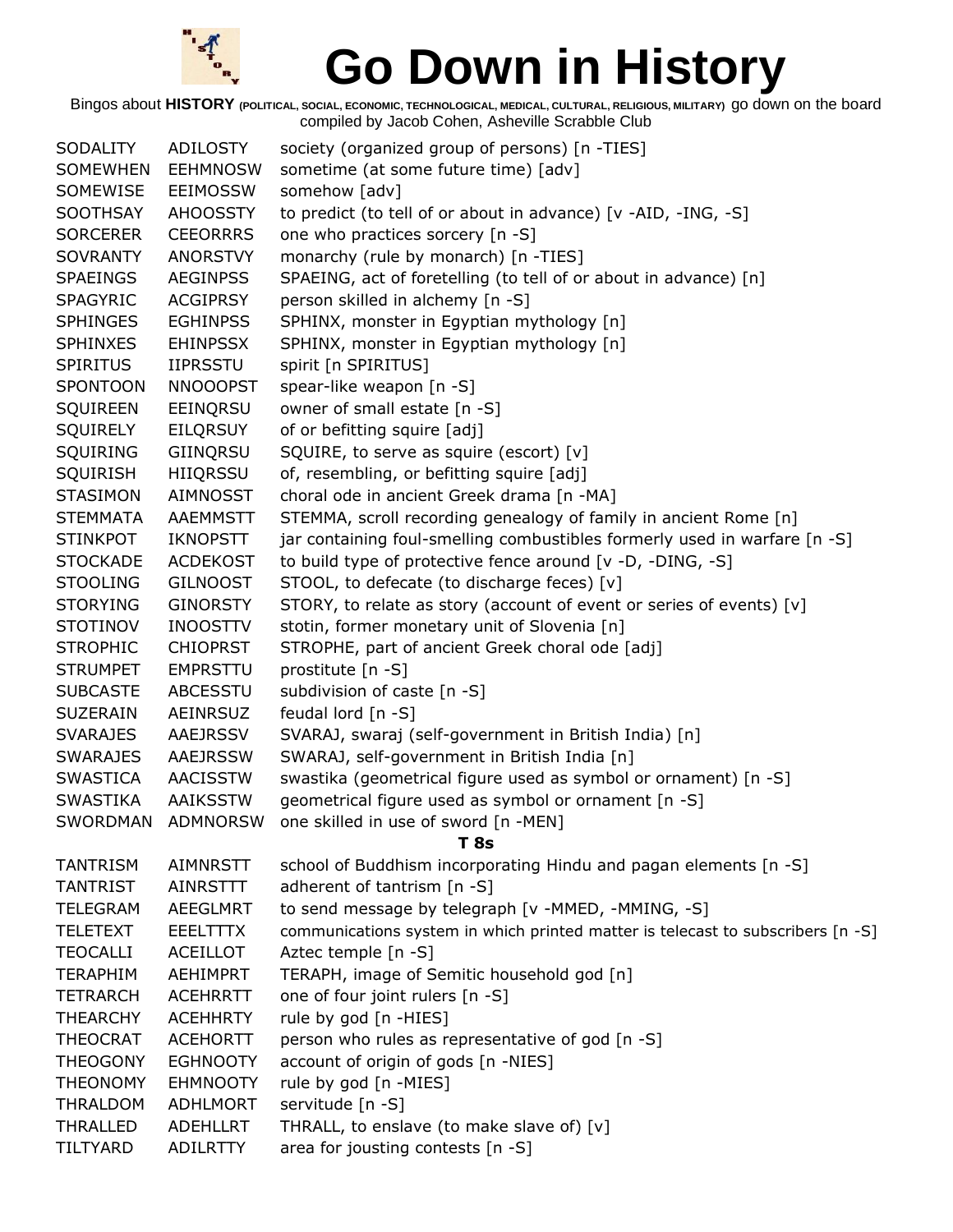

| <b>TITANESS</b> | <b>AEINSSTT</b> | female titan [n -ES]                                                                   |  |
|-----------------|-----------------|----------------------------------------------------------------------------------------|--|
| <b>TITANISM</b> | <b>AIIMNSTT</b> | revolt against social conventions [n -S]                                               |  |
| <b>TOLARJEV</b> | AEJLORTV        | TOLAR, former monetary unit of Slovenia [n]                                            |  |
| <b>TOTEMISM</b> | <b>EIMMOSTT</b> | system of tribal division according to totems [n -S]                                   |  |
| <b>TOTEMIST</b> | <b>EIMOSTTT</b> | specialist in totemism [n -S]                                                          |  |
| <b>TOTEMITE</b> | EEIMOTTT        | totemist (specialist in totemism) [n -S]                                               |  |
| <b>TRADITOR</b> | ADIORRTT        | traitor among early Christians [n -ES]                                                 |  |
| <b>TREATIES</b> | AEEIRSTT        | TREATY, formal agreement between two or more nations [n]                               |  |
| <b>TREPHINE</b> | <b>EEHINPRT</b> | to operate on with surgical saw [v -D, -NING, -S]                                      |  |
| <b>TRESSOUR</b> | <b>EORRSSTU</b> | tressure (type of heraldic design) [n -S]                                              |  |
| <b>TRESSURE</b> | <b>EERRSSTU</b> | type of heraldic design [n -S]                                                         |  |
| <b>TRIENTES</b> | <b>EEINRSTT</b> | triens, coin of ancient Rome [n]                                                       |  |
| TRILBIED        | <b>BDEIILRT</b> | TRILBY, soft felt hat [adj]                                                            |  |
| TRILBIES        | <b>BEIILRST</b> | TRILBY, soft felt hat [n]                                                              |  |
| TRIPLANE        | <b>AEILNPRT</b> | type of airplane (winged aircraft propelled by jet engines or propellers) [n -S]       |  |
| <b>TRIPTYCA</b> | <b>ACIPRTTY</b> | triptych (ancient writing tablet) [n -S]                                               |  |
| <b>TRIPTYCH</b> | <b>CHIPRTTY</b> | ancient writing tablet [n -S]                                                          |  |
| <b>TRIUMVIR</b> | <b>IIMRRTUV</b> | one of ruling body of three in ancient Rome [n -I, -S]                                 |  |
| <b>TROLLOPY</b> | <b>LLOOPRTY</b> | TROLLOP, prostitute [adj]                                                              |  |
| <b>TROUVERE</b> | <b>EEORRTUV</b> | medieval poet [n -S]                                                                   |  |
| <b>TROUVEUR</b> | <b>EORRTUUV</b> | trouvere (medieval poet) [n -S]                                                        |  |
| <b>TSAREVNA</b> | <b>AAENRSTV</b> | czarevna (daughter of czar) [n -S]                                                     |  |
| <b>TSARITZA</b> | AAIRSTTZ        | czaritza (czarina (wife of czar)) [n -S]                                               |  |
| <b>TYPHUSES</b> | <b>EHPSSTUY</b> | TYPHUS, infectious disease [n]                                                         |  |
| <b>TYRANNIC</b> | <b>ACINNRTY</b> | characteristic of tyrant (absolute ruler) [adj]                                        |  |
| <b>TZAREVNA</b> | AAENRTVZ        | czarevna (daughter of czar) [n -S]                                                     |  |
| <b>TZARITZA</b> | AAIRTTZZ        | czaritza (czarina (wife of czar)) [n -S]                                               |  |
|                 |                 | <b>U</b> 8s                                                                            |  |
| <b>UNBONNET</b> | <b>BENNOSTU</b> | to uncover head [v -ED, -ING, -S]                                                      |  |
| <b>UNBREECH</b> | <b>BCEEHNRU</b> | to remove breeches of [v -ED, -ING, -ES]                                               |  |
| <b>UNDERGOD</b> | <b>DDEGNORU</b> | lesser god [n -S]                                                                      |  |
| UNHAIRED        | ADEHINRU        | UNHAIR, to remove hair from $[v]$                                                      |  |
| <b>UNHAIRER</b> | AEHINRRU        | one that unhairs (to remove hair from) [n -S]                                          |  |
| <b>UNHATTED</b> | ADEHNTTU        | UNHAT, to remove one's hat [v]                                                         |  |
| <b>UNKENNED</b> | DEEKNNNU        | not known or recognized [adj]                                                          |  |
| <b>UNWIFELY</b> | EFILNUWY        | WIFELY, of or befitting wife [adj]                                                     |  |
| <b>UNWISDOM</b> | <b>DIMNOSUW</b> | lack of wisdom [n -S]                                                                  |  |
| <b>UNYOKING</b> | <b>GIKNNOUY</b> | UNYOKE, to free from yoke (wooden frame for joining together draft animals) [v]        |  |
|                 |                 | <b>V 8s</b>                                                                            |  |
| VALIANCE        | AACEILNV        | valor (courage (quality that enables one to face danger fearlessly; spirit)) [n -S]    |  |
| VALIANCY        | <b>AACILNVY</b> | valor (courage (quality that enables one to face danger fearlessly; spirit)) [n -CIES] |  |
| <b>VALIANTS</b> | <b>AAILNSTV</b> | VALIANT, courageous person [n]                                                         |  |
| VAMBRACE        | <b>AABCEMRV</b> | piece of armor for forearm [n -S]                                                      |  |
| VAMPIRIC        | <b>ACIIMPRV</b> | VAMPIRE, reanimated corpse believed to feed on sleeping persons' blood [adj]           |  |
| <b>VAMPLATE</b> | AAELMPTV        | circular metal plate on spear or lance for protecting hand [n -S]                      |  |
| VATICIDE        | <b>ACDEIITV</b> | killing of prophet [n -S]                                                              |  |
| VAVASORY        | <b>AAORSVVY</b> | estate of vavasor [n -S]                                                               |  |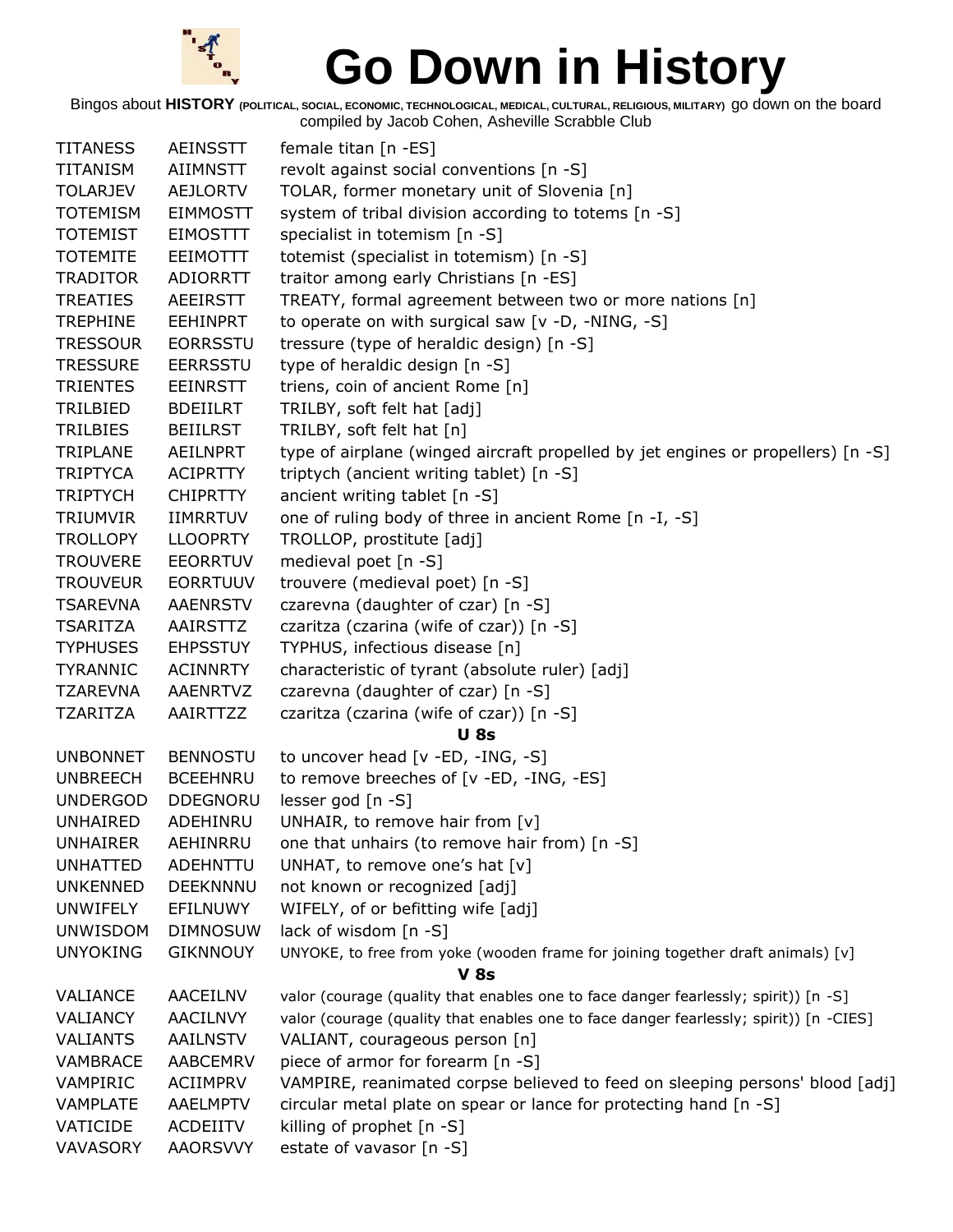

| <b>VAVASOUR</b> | <b>AAORSUVV</b> | vavasor (high-ranking vassal) [n -S]                                                    |  |
|-----------------|-----------------|-----------------------------------------------------------------------------------------|--|
| VAVASSOR        | <b>AAORSSVV</b> | vavasor (high-ranking vassal) [n -S]                                                    |  |
| VELARIUM        | AEILMRUV        | awning over ancient Roman theater [n -IA]                                               |  |
| <b>VERDERER</b> | <b>DEEERRRV</b> | officer in charge of royal forests in England [n -S]                                    |  |
| <b>VERDEROR</b> | <b>DEEORRRV</b> | verderer (officer in charge of royal forests in England) [n -S]                         |  |
| <b>VERNICLE</b> | <b>CEEILNRV</b> | veronica (handkerchief bearing image of Christ's face) [n -S]                           |  |
| <b>VERONICA</b> | <b>ACEINORV</b> | handkerchief bearing image of Christ's face [n -S]                                      |  |
| <b>VICTORIA</b> | <b>ACIIORTV</b> | light carriage [n -S]                                                                   |  |
| <b>VICTRESS</b> | <b>CEIRSSTV</b> | female victor (one who defeats adversary) [n -ES]                                       |  |
| <b>VISCOUNT</b> | <b>CINOSTUV</b> | British nobleman [n -S]                                                                 |  |
| <b>VIVISECT</b> | <b>CEIISTVV</b> | to dissect living body of [v -ED, -ING, -S]                                             |  |
|                 |                 | <b>W</b> 8s                                                                             |  |
| <b>WAESUCKS</b> | <b>ACEKSSUW</b> | used to express pity [interj]                                                           |  |
| WAGGONED        | ADEGGNOW        | WAGGON, to wagon (to convey by wagon (four-wheeled, horse-drawn vehicle)) [v]           |  |
| WAGGONER        | <b>AEGGNORW</b> | wagoner (one who drives wagon) [n -S]                                                   |  |
| WAGONAGE        | AAEGGNOW        | conveyance by wagon [n -S]                                                              |  |
| WAGONING        | <b>AGGINNOW</b> | WAGON, to convey by wagon (four-wheeled, horse-drawn vehicle) [v]                       |  |
| <b>WAHCONDA</b> | <b>AACDHNOW</b> | wakanda (supernatural force in Sioux beliefs) [n -S]                                    |  |
| WALKYRIE        | AEIKLRWY        | valkyrie (maiden in Norse mythology) [n -S]                                             |  |
| <b>WARCRAFT</b> | <b>AACFRRTW</b> | art of war $[n - S]$                                                                    |  |
| <b>WARMAKER</b> | AAEKMRRW        | one that wars (to engage in war (state of open, armed conflict)) [n -S]                 |  |
| WARPAINT        | AAINPRTW        | paint used to decorate face and body before battle [n -S]                               |  |
| WARPLANE        | AAELNPRW        | airplane armed for combat [n -S]                                                        |  |
| <b>WARPOWER</b> | <b>AEOPRRWW</b> | power to make war [n -S]                                                                |  |
| <b>WATERLOO</b> | <b>AELOORTW</b> | decisive defeat [n -S]                                                                  |  |
| <b>WEAPONED</b> | <b>ADEENOPW</b> | WEAPON, to supply with weapon (instrument used in combat) [v]                           |  |
| <b>WEAPONRY</b> | <b>AENOPRWY</b> | aggregate of weapons [n -RIES]                                                          |  |
| WELLADAY        | AADELLWY        | expression of sorrow [n -S]                                                             |  |
| WELLAWAY        | AAELLWWY        | expression of sorrow [n -S]                                                             |  |
| <b>WENCHING</b> | CEGHINNW        | WENCH, to consort with prostitutes [v]                                                  |  |
| WEREGILD        | <b>DEEGILRW</b> | wergeld (price paid for taking of man's life in Anglo-Saxon law) [n -S]                 |  |
| <b>WEREWOLF</b> | <b>EEFLORWW</b> | person capable of assuming form of wolf [n -LVES]                                       |  |
| <b>WHOREDOM</b> | <b>DEHMOORW</b> | prostitution [n -S]                                                                     |  |
| <b>WHORESON</b> | <b>EHNOORSW</b> | bastard (illegitimate child) [n -S]                                                     |  |
| WIZARDLY        | ADILRWYZ        | WIZARD, sorcerer (one who practices sorcery (alleged use of supernatural powers)) [adj] |  |
| WIZARDRY        | ADIRRWYZ        | sorcery (alleged use of supernatural powers) [n -RIES]                                  |  |
| <b>WOODLORE</b> | <b>DELOOORW</b> | knowledge of forest [n -S]                                                              |  |
| <b>WOULDEST</b> | <b>DELOSTUW</b> | WILL, to decide upon [v]                                                                |  |
|                 |                 | $X$ 8s                                                                                  |  |
|                 |                 | $Y$ 8s                                                                                  |  |
| YAHRZEIT        | AEHIRTYZ        | anniversary of death of family member observed by Jews [n -S]                           |  |
| YARDLAND        | AADDLNRY        | old English unit of land measure [n -S]                                                 |  |
| YEOMANLY        | <b>AELMNOYY</b> | YEOMAN, independent farmer [adv]                                                        |  |
| YEOMANRY        | <b>AEMNORYY</b> | collective body of yeomen [n -RIES]                                                     |  |
| <b>YESTREEN</b> | <b>EEENRSTY</b> | previous evening [n -S]                                                                 |  |
| <b>YOKELESS</b> | <b>EEKLOSSY</b> | having no yoke [adj]                                                                    |  |
| YOKEMATE        | <b>AEEKMOTY</b> | companion in work [n -S]                                                                |  |